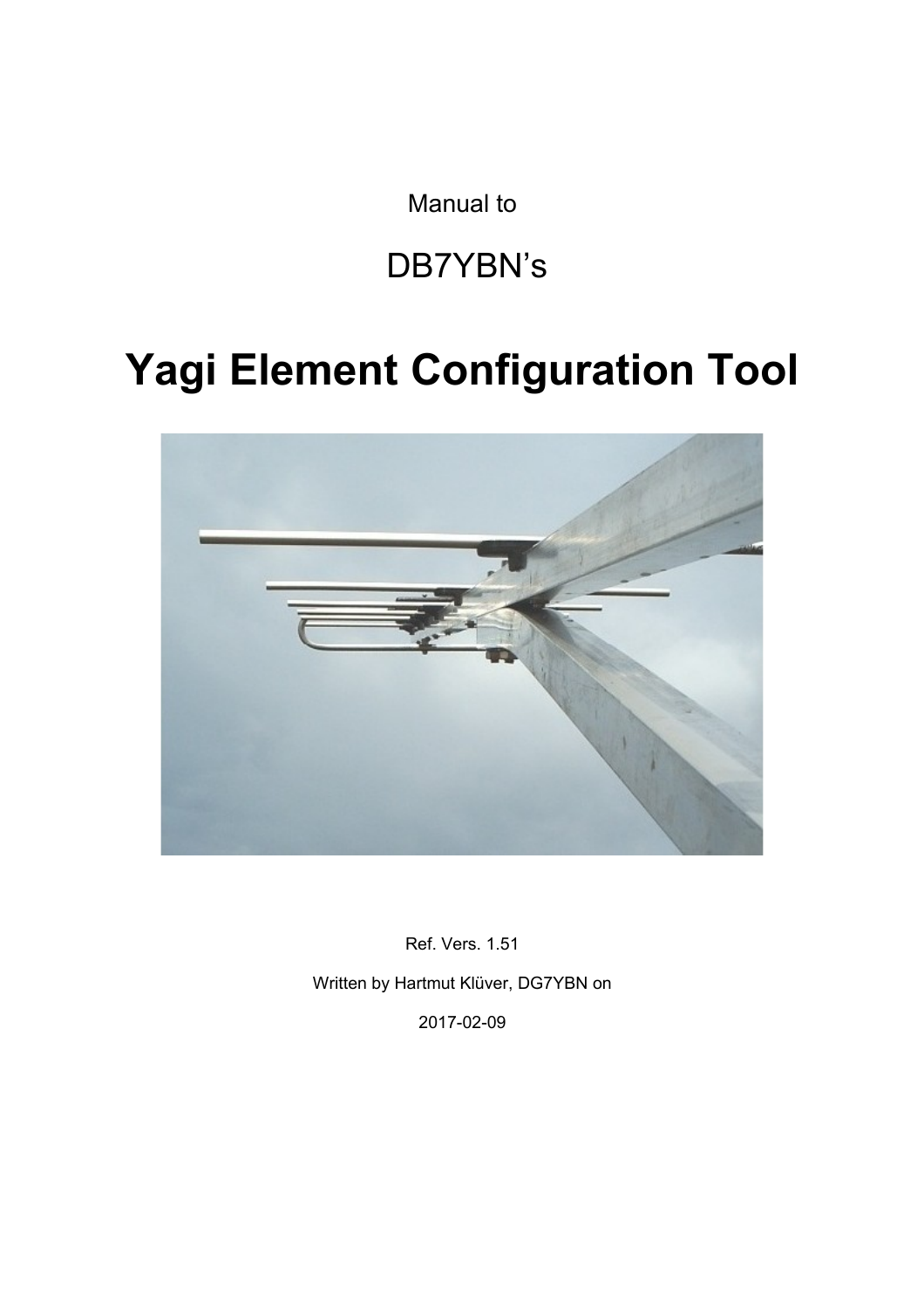# Index

| 1 Basics | 3 |
|----------|---|
|          |   |
|          |   |
|          |   |
|          |   |
|          |   |
|          |   |
|          |   |
|          |   |
|          |   |
|          |   |
|          |   |
|          |   |
|          |   |
|          |   |
|          |   |
|          |   |
|          |   |
|          |   |
|          |   |
|          |   |
|          |   |
|          |   |
|          |   |
|          |   |
|          |   |
|          |   |
|          |   |
|          |   |
|          |   |
|          |   |
|          |   |
|          |   |
|          |   |
|          |   |
|          |   |
|          |   |
|          |   |
|          |   |
|          |   |
| 33       |   |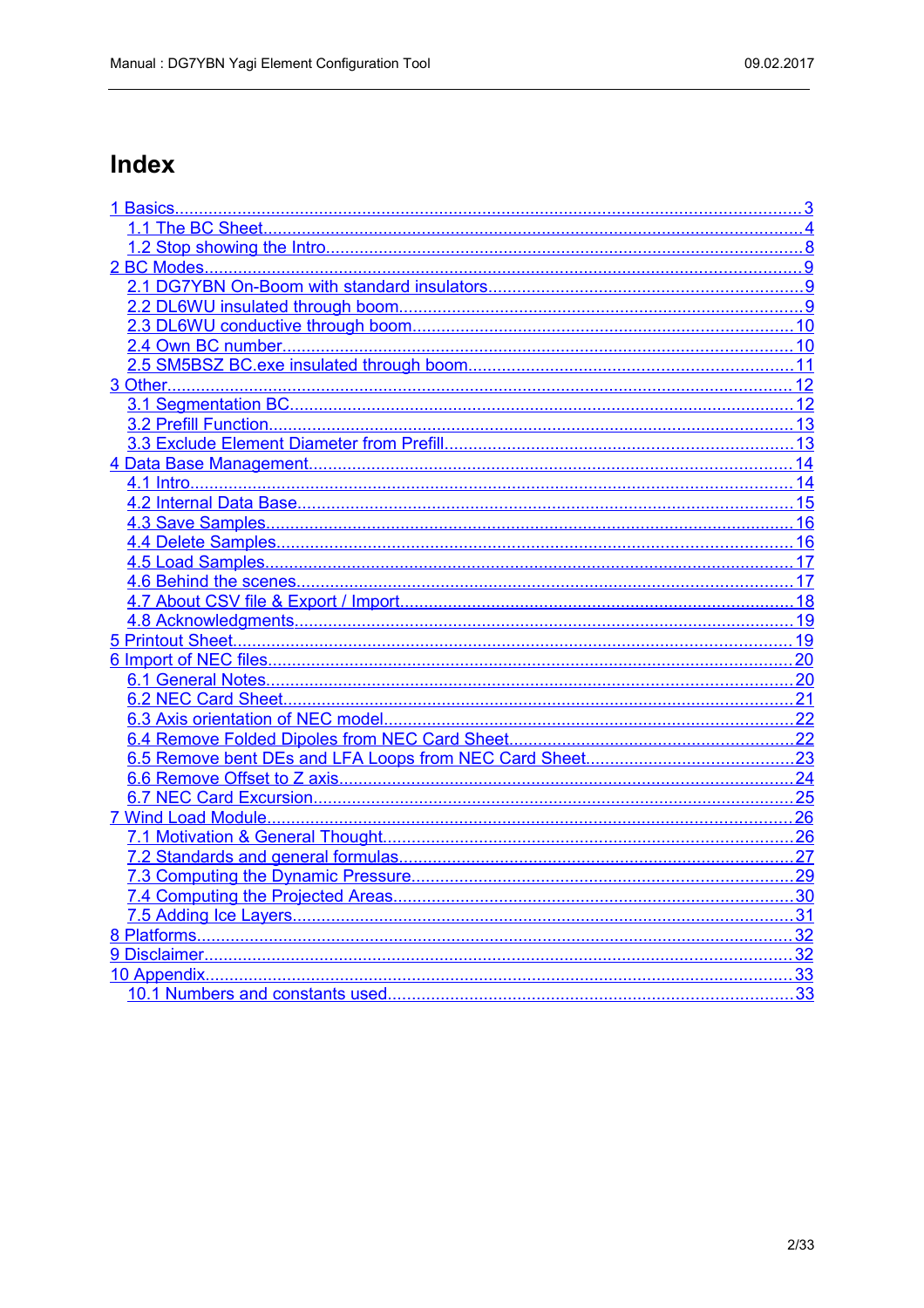# <span id="page-2-0"></span>**1 Basics**

Applying the right BC to a Yagi will ensure getting the most out of its patterns characteristic. Yagis that are carefully designed for certain properties must be built with exact element lengths to take full advantage of these properties. Otherwise you will either loose gain or, more important in my view, add antenna temperature when building with imperfectly compensated boom and insulator influence. It is the F/B and F/R ratios, which will suffer with highest numbers on most designs otherwise.

#### History

From a simple MS Excel sheet that added BC numbers for On-Boom mounted elements this project grew to a large Visual Basic for Applications powered file. Little by little I added other BCs, automated read-in of NEC files and a data base structure including export to a CSV file.

This project started in 2012, when I released vers. 1.0.1 as 'Elements on Boom Calculator' often referred to as 'BC Excel'. Since v. 1.24 I have renamed it to 'DG7YBN Yagi Element Configuration Tool' because today it holds much more features that a mere Boom Correction. Such as management of element positions on the boom with editable offset to boom ends or giving the elements centre position.

#### Meticulous Accuracy?

The Yagi Element Configuration Tool uses and produces numbers to two decimal places. You may ask how to produces these in the real world? My answer is, well you are not expected to necessarily, but note that every process or preliminary result is rounded in the input and calculation chain that finally puts out the to be cut element length. All these 'rounding derivations' will sum up. Sticking to two decimal numbers keeps up a lot more of accuracy down to the final number. And keeping to two decimal places does no harm. So I keep it accurate on high level. Until it is up to the final step, which is to cut the element.

Those who are well equipped with measurement tools and like to build for UHF are well advised to use or buy a calliper gauge of sufficient size and make plenty of use of it. Or stick to very conventional or wide band designs like the DL6WU series. I have been active building, measuring and plotting or consulting on number of highly developed 432 MHz Yagis for some years now. Among the Yagis handled where some of the most advanced designs present such as the EF7015, EF7017 and EF7023 by YU7EF, a 23 ele. LFA by G0KSC and my GTV 70-19. A delta of +/- 0.5 mm on the length of a number of elements makes a difference on most modern 70 cm designs if you want top performance and the right VSWR.

There are voices that mind that neither the last few 10<sup>th</sup> of dB in gain, nor a few dB in  $F/B$  or some Kelvin in Antenna Temperature would be of significant importance. But I say, now, when we have to cut elements off a long rod anyway, why not do it with the best of care for the right length and get the most from your self built antenna?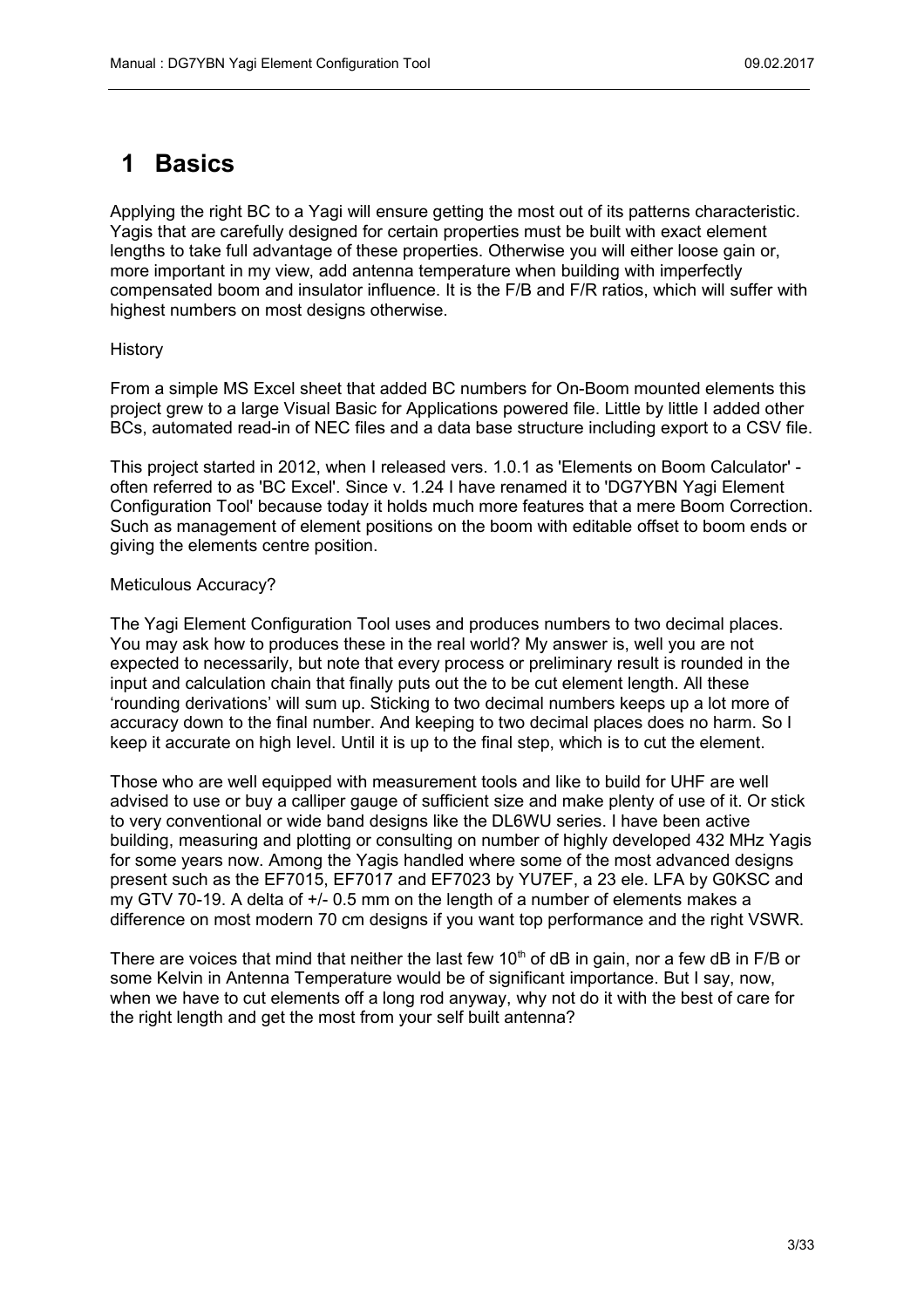## <span id="page-3-0"></span>*1.1 The BC Sheet*

The BC Sheet is the main sheet of the tool. It contains all the functions for BC computation and the necessary adjustments to this.

|                                    | A                                  | B                               | C                                                                 | D                    | Ε                                                                  | F                | G                | H                                      |              | J                                                                                                                               | K                    |                                | M                   | N                      | O                |
|------------------------------------|------------------------------------|---------------------------------|-------------------------------------------------------------------|----------------------|--------------------------------------------------------------------|------------------|------------------|----------------------------------------|--------------|---------------------------------------------------------------------------------------------------------------------------------|----------------------|--------------------------------|---------------------|------------------------|------------------|
| $\overline{1}$                     |                                    |                                 |                                                                   |                      | DG7YBN Yagi Element Configuration Tool Vers. 1.51 Build 2017-02-09 |                  |                  |                                        |              | □ Show Startup Intro                                                                                                            |                      | Language / Sprache             | Get NEC file        | $\overline{?}$         | Wind Load Module |
| $\overline{2}$                     | <b>BC</b> Manager                  |                                 |                                                                   |                      |                                                                    | Segm. BC         |                  |                                        |              |                                                                                                                                 |                      | English<br>$\vert \cdot \vert$ | Load + CVS          | $\overline{?}$         |                  |
| 3                                  | Boom Dim.                          |                                 | State of Validation                                               |                      |                                                                    |                  |                  |                                        |              | <b>Edit Design Note</b>                                                                                                         |                      | Data Base >                    |                     |                        |                  |
|                                    |                                    | $20 \times 20$ mm $\rightarrow$ | tested                                                            |                      | $\leftarrow$ 432 MHz                                               | 434,67           |                  | ◀ ▶ with Auto Segm.                    |              | GTV 70-11 elem. 4 mm 20x20 mm BSZi                                                                                              |                      |                                | Save                | $\overline{?}$<br>Del. |                  |
|                                    | <b>Boom Shape</b>                  |                                 | BC - Mode                                                         |                      | Ele.Diam. No.of Ele.                                               | 432,2            |                  | I vith Segm. as designed               |              |                                                                                                                                 | Rear & Front Offsets | Full Length                    |                     | eff.length in wL       |                  |
| $\overline{4}$                     | Square                             |                                 | $\mathbf{F}$   5BSZ insulated $\mathbf{F}$   4,0   4   11   4   1 |                      |                                                                    |                  |                  |                                        |              | $\text{Boom}$ 40                                                                                                                | $\rightarrow$ 40     | $\blacktriangleright$ 2032     | $mm =$              | 2,83                   |                  |
| $\sqrt{5}$                         | Exclude                            |                                 | Bm.thickn. Hole Diam.                                             |                      |                                                                    | 2,26             |                  | resulting SBC [mm]                     | 2            |                                                                                                                                 |                      |                                |                     |                        |                  |
| 6<br>$\overline{7}$                | Ele. Diam.                         |                                 | $2,0$ 4 $\triangleright$ 6,0 4 $\triangleright$                   |                      | Prefill $\Box$<br>$\overline{?}$                                   |                  |                  | $\overline{\triangledown}$ Add the SBC |              | Calc. BSZ                                                                                                                       |                      | Copy to Print Sheet            |                     | Erase                  |                  |
| $\overline{8}$                     |                                    | Boom                            | Boom                                                              | Insulator            | Element                                                            | Half             | Element          | Position                               |              | BBC+SBC:                                                                                                                        | Position             | Element                        | Centre/Bore         |                        |                  |
| 9                                  | $ mm $ =>                          | Shape                           | Dim.                                                              | Hght/Spec. Diam.     |                                                                    | Length           | Length           | in NEC                                 | Base-BC      | Full BC                                                                                                                         | on Boom              | Length                         | Position            |                        |                  |
| 10                                 |                                    |                                 | <---------------- Prefill Function only! -------------->          |                      |                                                                    | NEC.             | [mm]             | [mm]                                   | [mm]         | [mm]                                                                                                                            | [mm]                 | [mm]                           | [mm]                |                        |                  |
| 11                                 | Refl                               | Square                          | $20 \times 20$                                                    | ins.thru             | 4,00                                                               | 168,00           | 336,00           | 0.00                                   | 4,93         | 7,19                                                                                                                            | 40,00                | 343,19                         | 171,60              |                        |                  |
| 12<br>13                           | <b>DE</b><br>D <sub>1</sub>        | Square<br>Square                | 20 x 20<br>$20 \times 20$                                         | ins.thru<br>ins.thru | 10,00<br>4,00                                                      | 163,20<br>159,00 | 326,40<br>318,00 | 104.50<br>150,50                       | 6,88<br>5,38 | 9,14<br>7,64                                                                                                                    | 144,50<br>190,50     | 335,54<br>325,64               | 167,77<br>162,82    |                        |                  |
| 14                                 | D <sub>2</sub>                     | Square                          | $20 \times 20$                                                    | ins.thru             | 4,00                                                               | 156,00           | 312,00           | 145,50                                 | 5,28         | 7.54                                                                                                                            | 185,50               | 319,54                         | 159,77              |                        |                  |
| 15                                 | D <sub>3</sub>                     | Square                          | 20 x 20                                                           | ins.thru             | 4,00                                                               | 151,00           | 302,00           | 428,00                                 | 5,26         | 7,52                                                                                                                            | 468,00               | 309,52                         | 154,76              |                        |                  |
| 16                                 | D <sub>4</sub>                     | Square                          | $20 \times 20$                                                    | ins.thru             | 4,00                                                               | 147.75           | 295.50           | 651.00                                 | 5,20         | 7.46                                                                                                                            | 691.00               | 302.96                         | 151,48              |                        |                  |
| 17                                 | D <sub>5</sub>                     | Square                          | 20 x 20                                                           | ins.thru             | 4,00                                                               | 146,00           | 292,00           | 902,00                                 | 5,16         | 7,42                                                                                                                            | 942,00               | 299,42                         | 149,71              |                        |                  |
| 18                                 | D <sub>6</sub>                     | Square                          | $20 \times 20$                                                    | ins.thru             | 4,00                                                               | 144,25           | 288,50           | 1166,00                                | 5,10         | 7,36                                                                                                                            | 1206,00              | 295,86                         | 147,93              |                        |                  |
| 19                                 | D7                                 | Square                          | $20 \times 20$                                                    | ins.thru             | 4,00                                                               | 142,50           | 285,00           | 1439,00                                | 5,02         | 7,28                                                                                                                            | 1479.00              | 292.28                         | 146,14              |                        |                  |
| $\overline{20}$<br>$\overline{21}$ | D <sub>8</sub><br>D <sub>9</sub>   | Square<br>Square                | $20 \times 20$<br>$20 \times 20$                                  | ins.thru<br>ins.thru | 4,00<br>4,00                                                       | 138,75<br>135,75 | 277,50<br>271,50 | 1709,00<br>1952,00                     | 4,85<br>4.09 | 7,11<br>6.35                                                                                                                    | 1749,00<br>1992,00   | 284,61<br>277,85               | 142,31<br>138,93    |                        |                  |
| 22                                 | D10                                |                                 |                                                                   |                      |                                                                    |                  |                  |                                        |              |                                                                                                                                 | 2032,00              |                                |                     |                        |                  |
| $\overline{23}$                    | D <sub>11</sub>                    |                                 |                                                                   |                      |                                                                    |                  |                  |                                        |              |                                                                                                                                 |                      |                                |                     |                        |                  |
| $\overline{24}$                    | D <sub>12</sub>                    |                                 |                                                                   |                      |                                                                    |                  |                  |                                        |              |                                                                                                                                 |                      |                                |                     |                        |                  |
| 25                                 | D <sub>13</sub>                    |                                 |                                                                   |                      |                                                                    |                  |                  |                                        |              |                                                                                                                                 |                      |                                |                     |                        |                  |
| $\overline{26}$                    | D <sub>14</sub>                    |                                 |                                                                   |                      |                                                                    |                  |                  |                                        |              |                                                                                                                                 |                      |                                |                     |                        |                  |
| 27<br>$\overline{28}$              | D <sub>15</sub><br>D <sub>16</sub> |                                 |                                                                   |                      |                                                                    |                  |                  |                                        |              |                                                                                                                                 |                      |                                |                     |                        |                  |
| 29                                 | <b>D17</b>                         |                                 |                                                                   |                      |                                                                    |                  |                  |                                        |              |                                                                                                                                 |                      |                                |                     |                        |                  |
| 30                                 | D <sub>18</sub>                    |                                 |                                                                   |                      |                                                                    |                  |                  |                                        |              |                                                                                                                                 |                      |                                |                     |                        |                  |
| 31                                 | D <sub>19</sub>                    |                                 |                                                                   |                      |                                                                    |                  |                  |                                        |              |                                                                                                                                 |                      |                                |                     |                        |                  |
| 32                                 | <b>D20</b>                         |                                 |                                                                   |                      |                                                                    |                  |                  |                                        |              |                                                                                                                                 |                      |                                |                     |                        |                  |
| 33                                 | D <sub>21</sub>                    |                                 |                                                                   |                      |                                                                    |                  |                  |                                        |              |                                                                                                                                 |                      |                                |                     |                        |                  |
| 34<br>35                           | <b>D22</b><br><b>D23</b>           |                                 |                                                                   |                      |                                                                    |                  |                  |                                        |              |                                                                                                                                 |                      |                                |                     |                        |                  |
| $\overline{36}$                    | D <sub>24</sub>                    |                                 |                                                                   |                      |                                                                    |                  |                  |                                        |              |                                                                                                                                 |                      |                                |                     |                        |                  |
| 37                                 | D <sub>25</sub>                    |                                 |                                                                   |                      |                                                                    |                  |                  |                                        |              |                                                                                                                                 |                      |                                |                     |                        |                  |
| $\overline{38}$                    | <b>D26</b>                         |                                 |                                                                   |                      |                                                                    |                  |                  |                                        |              |                                                                                                                                 |                      |                                |                     |                        |                  |
| 39                                 | <b>D27</b>                         |                                 |                                                                   |                      |                                                                    |                  |                  |                                        |              |                                                                                                                                 |                      |                                |                     |                        |                  |
| 40                                 | D <sub>28</sub>                    |                                 |                                                                   |                      |                                                                    |                  |                  |                                        |              |                                                                                                                                 |                      |                                |                     |                        |                  |
| 41                                 | D <sub>29</sub>                    |                                 |                                                                   |                      |                                                                    |                  |                  |                                        |              |                                                                                                                                 |                      |                                |                     |                        |                  |
| 42<br>43                           | <b>D30</b><br><b>D31</b>           |                                 |                                                                   |                      |                                                                    |                  |                  |                                        |              |                                                                                                                                 |                      |                                |                     |                        |                  |
| 44                                 | <b>D32</b>                         |                                 |                                                                   |                      |                                                                    |                  |                  |                                        |              |                                                                                                                                 |                      |                                |                     |                        |                  |
| 45                                 |                                    |                                 |                                                                   |                      |                                                                    |                  |                  |                                        |              |                                                                                                                                 |                      |                                |                     |                        |                  |
| 46                                 |                                    |                                 |                                                                   |                      |                                                                    |                  |                  |                                        |              |                                                                                                                                 |                      |                                |                     |                        |                  |
|                                    |                                    |                                 |                                                                   |                      |                                                                    |                  |                  |                                        |              | It (+ + + N BC Sheet / Pictured Instructions / Printout Sheet / NEC Cards / Blank 1 / Blank 2 / FAO / Release Notes / Get Sym / |                      |                                | $\vert \cdot \vert$ |                        |                  |

The 'BC\_Sheet' is organised in a header and a workspace section.

• Header: from left to right BC Manager, green field; Segm.-BC, light grey field; other and Data Base management & NEC import on left side

Workspace: from left to right :

- Prefill Area : (green // white) as first four columns: holding Boom Parameter and Elem. Diameter
- Geometry section : (yellow) holding elem. lengths and positions on boom
- Output BC : (light blue) computed BC as Base-BC without SBC and Base-BC with added SBC
- Output Boom Position and corrected elem. length (grey) : Position on boom, corrected element length using the BBC + SBC and element centre position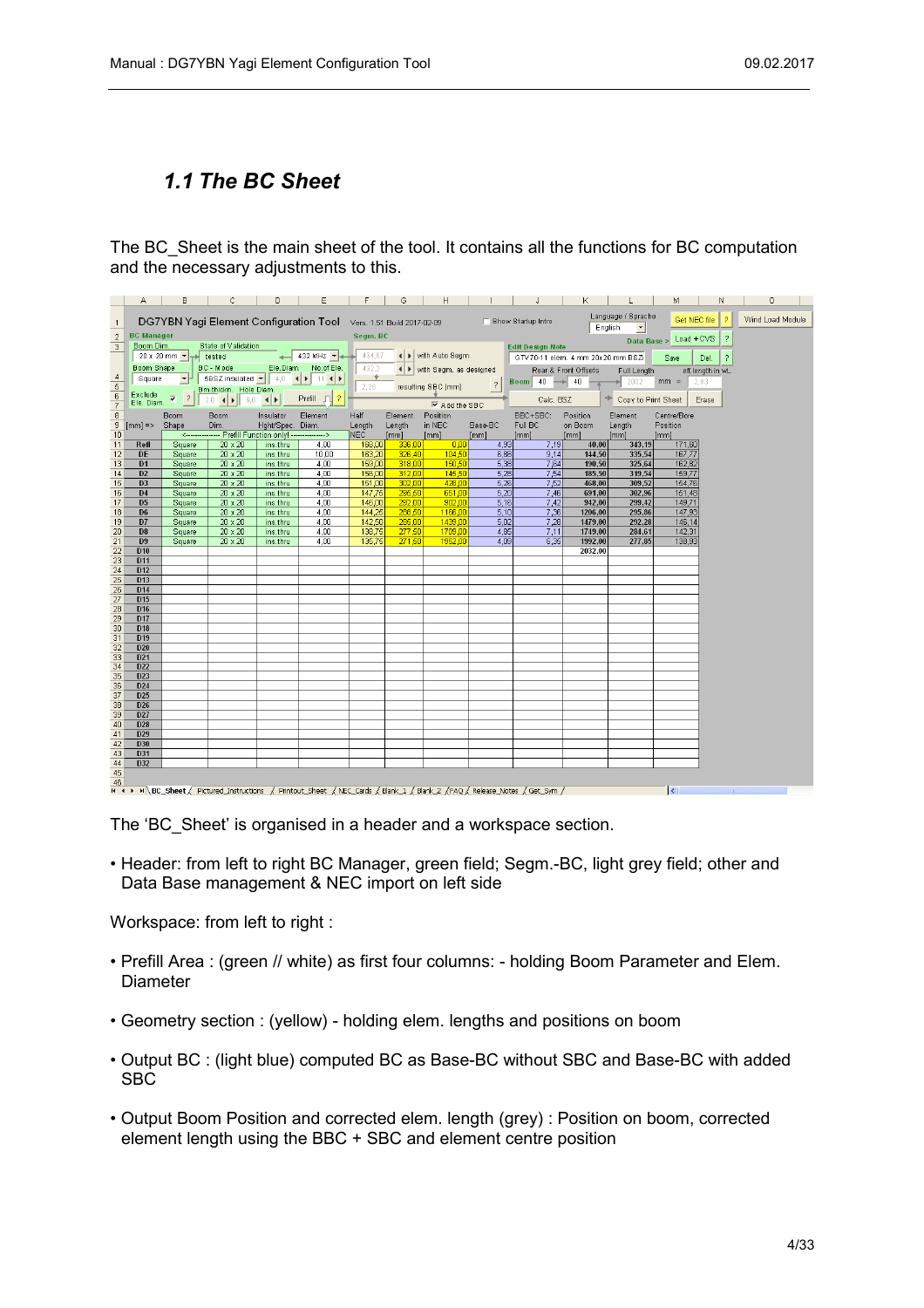• Prefill Section

The Prefill section can effectively be used with the 'BC Manager's selection options. 'No. of Ele.' on the right is Number of Elements a to be entered design contains. The Prefill Function will fill in rows up to the given number of elements. In this example we see a 12 element Yagi, thus 'No. of Ele.' is adjusted to '12' and Prefill fills in rows [Refl, DE, D1 to D10] with chosen boom cross section dimensions, form (square / round) and, in case of DG7YBN On-Boom-BC, the height of the standard insulators the BC was derived with.

| <b>BC Manager</b>               |                                    |            |
|---------------------------------|------------------------------------|------------|
| Boom Dim.                       | State of Validation                |            |
| $25 \times 25$ mm $\rightarrow$ | tested                             | 144 MHz    |
| Boom Shape                      | BC - Mode                          | No.of Ele. |
| Square                          | 7YBN on Boom $\blacktriangleright$ |            |
| Exclude<br>Ele. Diam.           | 1. Prefill                         |            |

|                    | Boom   | Boom                                                      | Insulator     | Element |
|--------------------|--------|-----------------------------------------------------------|---------------|---------|
| $[mm] \Rightarrow$ | Shape  | Dim.                                                      | <b>Height</b> | Diam.   |
|                    |        | <---------------- Prefill Function only! ---------------> |               |         |
| Refl               | Square | 25 x 25                                                   | 1,70          | 8,00    |
| DE                 | Square | 25 x 25                                                   | 1,70          | 10,00   |
| D <sub>1</sub>     | Square | 25 x 25                                                   | 1,70          | 8,00    |
| D <sub>2</sub>     | Square | 25 x 25                                                   | 1,70          | 8,00    |
| D <sub>3</sub>     | Square | 25 x 25                                                   | 1,70          | 8,00    |
| D <sub>4</sub>     | Square | 25 x 25                                                   | 1,70          | 8,00    |
| D <sub>5</sub>     | Square | 25 x 25                                                   | 1,70          | 8,00    |
| D <sub>6</sub>     | Square | 25 x 25                                                   | 1,70          | 8,00    |
| D7                 | Square | 25 x 25                                                   | 1,70          | 8,00    |
| D <sub>8</sub>     | Square | 25 x 25                                                   | 1,70          | 8,00    |
| D <sub>9</sub>     | Square | 25 x 25                                                   | 1,70          | 8,00    |
| D <sub>10</sub>    | Square | 25 x 25                                                   | 1,70          | 8,00    |
| D <sub>11</sub>    |        |                                                           |               |         |
| D <sub>12</sub>    |        |                                                           |               |         |
| D <sub>13</sub>    |        |                                                           |               |         |
| D <sub>14</sub>    |        |                                                           |               |         |
| D <sub>15</sub>    |        |                                                           |               |         |

The BC sheet will only compute up to the last coloured line or row. Go back to the full screenshot image of the BC sheet and find all three sections to be coloured to the line holding the numbers of D10 = element #12.

• Geometry Section

The Geometry section is where you enter element lengths and positions on boom as in the NEC file or from given table or measured Yagi. Note: Position starts with ZERO = 0 for the Refl.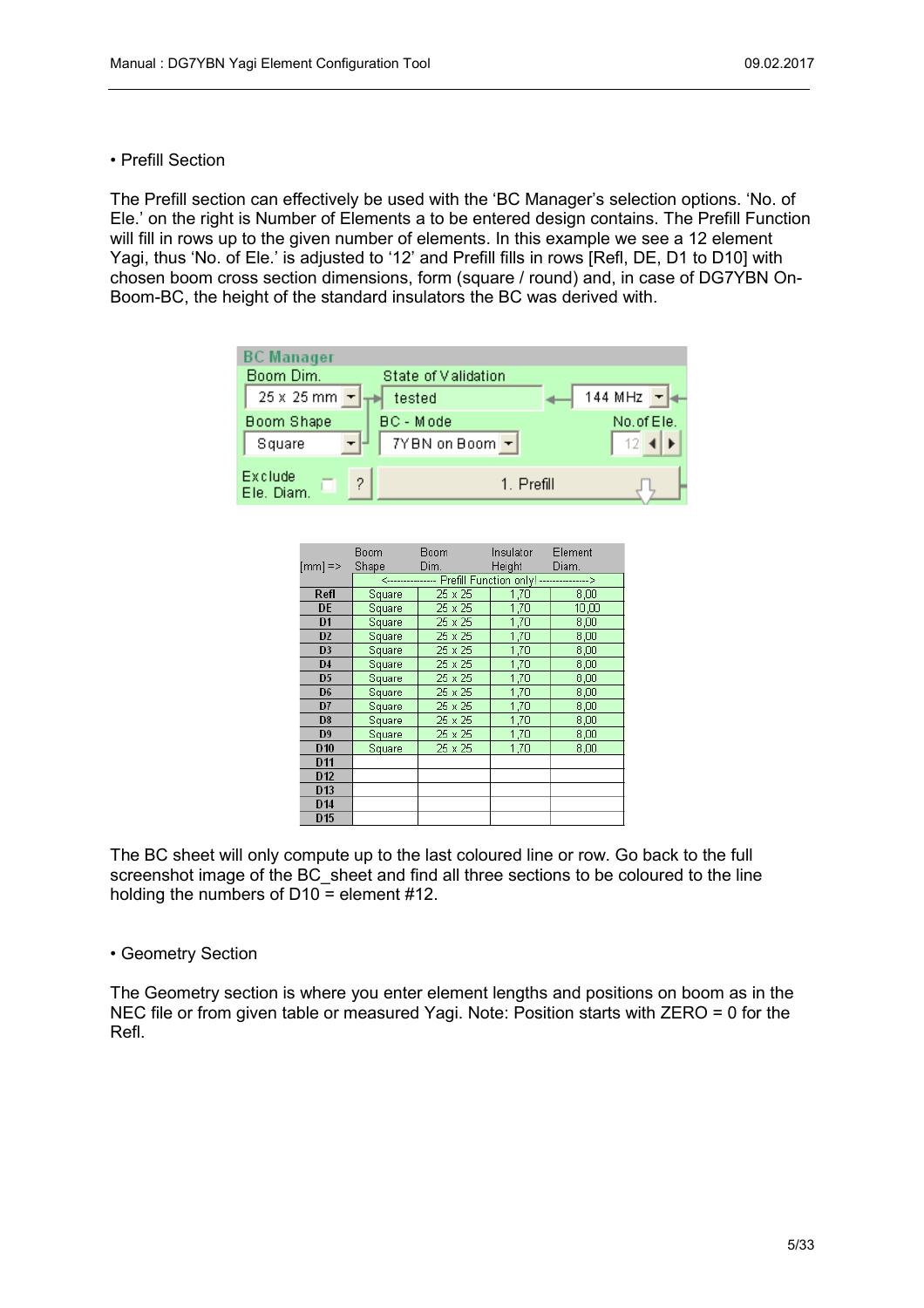| Half<br>Length<br><b>NEC</b> | Element<br>Length<br>mm | Position<br>in NEC<br>[mm] |
|------------------------------|-------------------------|----------------------------|
| 504.00                       | 1008,00                 | 0.00                       |
|                              |                         |                            |
| 476,00                       | 952.00                  | 243,00                     |
| 474.00                       | 948.00                  | 428.00                     |
| 470.50                       | 941,00                  | 780,00                     |
| 459.00                       | 918,00                  | 1323,00                    |
| 451.00                       | 902,00                  | 1968,00                    |
| 445,50                       | 891.00                  | 2719,00                    |
| 440.00                       | 880.00                  | 3542.00                    |
| 434,50                       | 869,00                  | 4394.00                    |
| 432.00                       | 864.00                  | 5284.00                    |
| 428.50                       | 857,00                  | 6239.00                    |
| 417,00                       | 834,00                  | 6874,00                    |
|                              |                         |                            |

When entering numbers from a NEC table by hand one commonly needs to double numbers as usually the wire ends are given symmetrically around the boom running down the x-axis.

In this sheet the columns 'Half Length in NEC' and 'Element Length [mm]' are corresponding in a way that whatever number is entered first – the other is complete automatically. Use it for either convenient fill in from a NEC model table or as 'helping hand' when entering numbers form a given design into a NEC geometry table.

#### • Output BC Section

Clicking Button 'Calc.' will fill the rows of this section with computed BC (Base-BC), added Segmentation-BC (BBC+SBC) = Full BC, Element Position on Boom with rear and front Offsets per 'Boom Section' and Centre Position on Elements.

| Copy to Print Sheet   3. Erase |
|--------------------------------|
|--------------------------------|

Button 'Copy to Print Sheet' puts all data to the Print Sheet. Button 'Erase' clears this section of computed numbers.

| Base-BC<br>[mm] | BBC+SBC:<br>Full BC<br>[mm] | Position<br>on Boom<br>[mm] | Element<br>Length<br>[mm] | Centre/Bore<br>Position<br>[mm] |
|-----------------|-----------------------------|-----------------------------|---------------------------|---------------------------------|
|                 |                             |                             |                           |                                 |
|                 |                             |                             |                           |                                 |
|                 |                             |                             |                           |                                 |
|                 |                             |                             |                           |                                 |
|                 |                             |                             |                           |                                 |
|                 |                             |                             |                           |                                 |
|                 |                             |                             |                           |                                 |
|                 |                             |                             |                           |                                 |
|                 |                             |                             |                           |                                 |
|                 |                             |                             |                           |                                 |
|                 |                             |                             |                           |                                 |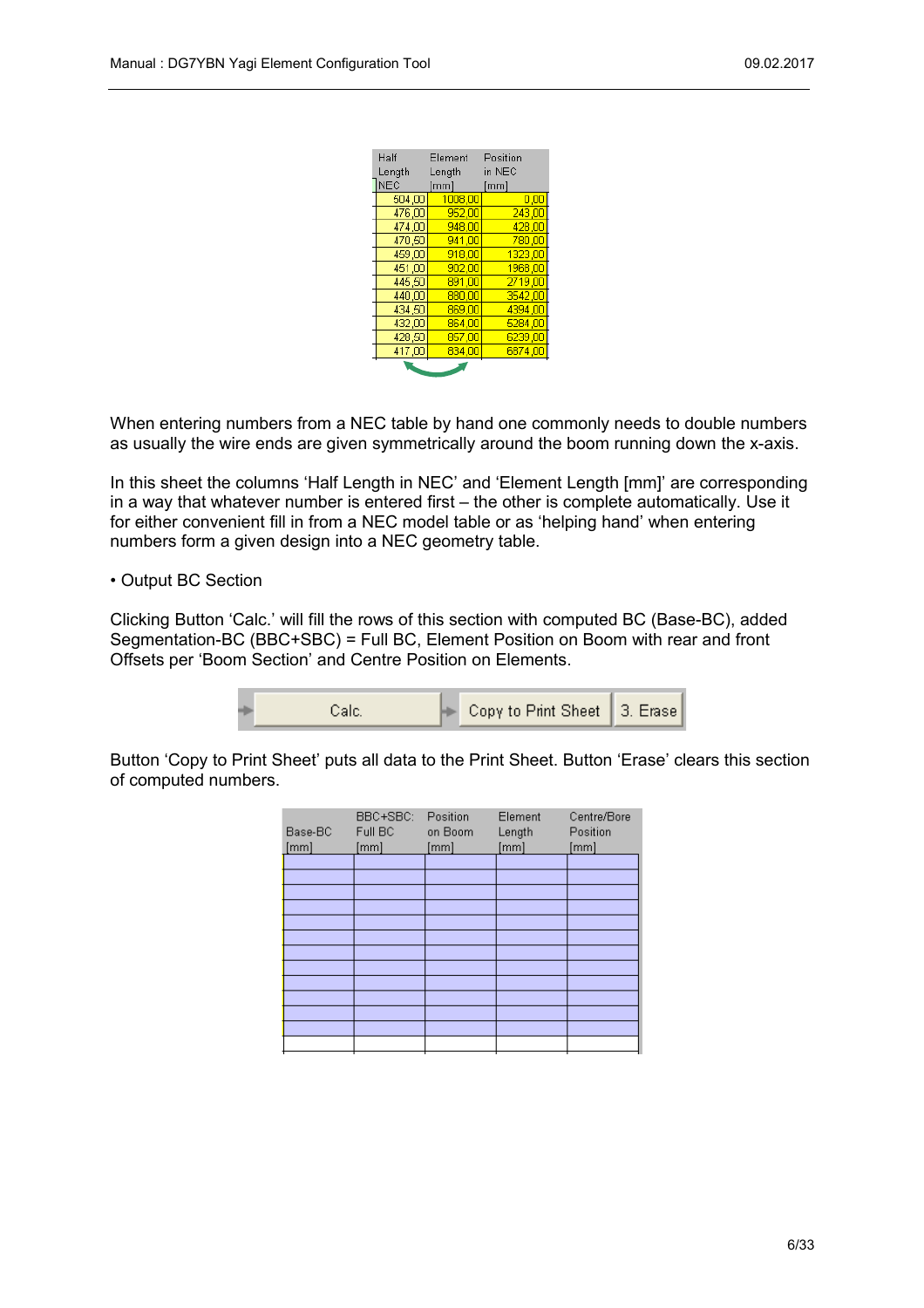#### • Boom Numbers

|                  | Rear & Front Offset | Full Length                    |             | Effective true wL |
|------------------|---------------------|--------------------------------|-------------|-------------------|
| $\text{Boom}$ 30 | $\Rightarrow$ 30    | 4176                           | $mm = 6.93$ |                   |
|                  | Calc. BSZ           | Copy to Print Sheet   3. Erase |             |                   |

Enter Offsets to rear and front end of boom to your like. Find full length displayed in millimetres and wave length according chosen band.



| ⋒    | Rear & Front Offset<br>40 | Full Length<br>(6954) | Effective true w<br>3,31<br>mm |          |
|------|---------------------------|-----------------------|--------------------------------|----------|
|      | 2. Calculate              | Copy to Print Sheet   |                                | 3. Erase |
|      | Position                  | Element               | Centre/Bore                    |          |
|      | on Boom                   | Length                | Position                       |          |
|      | [mm]                      | ˈmm]                  | [mm]                           |          |
| 5,71 | [40.00]                   | 1013,71               | 506,86                         |          |
| 5,71 | 283.00                    | 957.71                | 478,86                         |          |
| 5.71 | 468,00                    | 953,71                | 476,86                         |          |
| 5,71 | 820,00                    | 946,71                | 473,36                         |          |
| 5,71 | 1363,00                   | 923,71                | 461,86                         |          |
| 5,71 | 2008.00                   | 907,71                | 453,86                         |          |
| 5,71 | 2759,00                   | 896,71                | 448,36                         |          |
| 5,71 | 3582.00                   | 885,71                | 442,86                         |          |
| 5,71 | 4434,00                   | 874,71                | 437,36                         |          |
| 5,71 | 5324,00                   | 869.71                | 434,86                         |          |
| 5,71 | 6279,00                   | 862,71                | 431,36                         |          |
| 5.71 | 6914.00                   | 839,71                | 419,86                         |          |
|      | 6954,00                   |                       |                                |          |

Enter boom tube end offsets on rear and front end of the to be built Yagi. To edit these textboxes click into them with your mouse and type in a new number.

To process new entries the '2. Calculate' button must be clicked.

Find the first wire = reflector and complete set of elements shifted from position = 0 to the rear boom end offset. Find the boom length for building below last element position and in textbox 'Full Length'.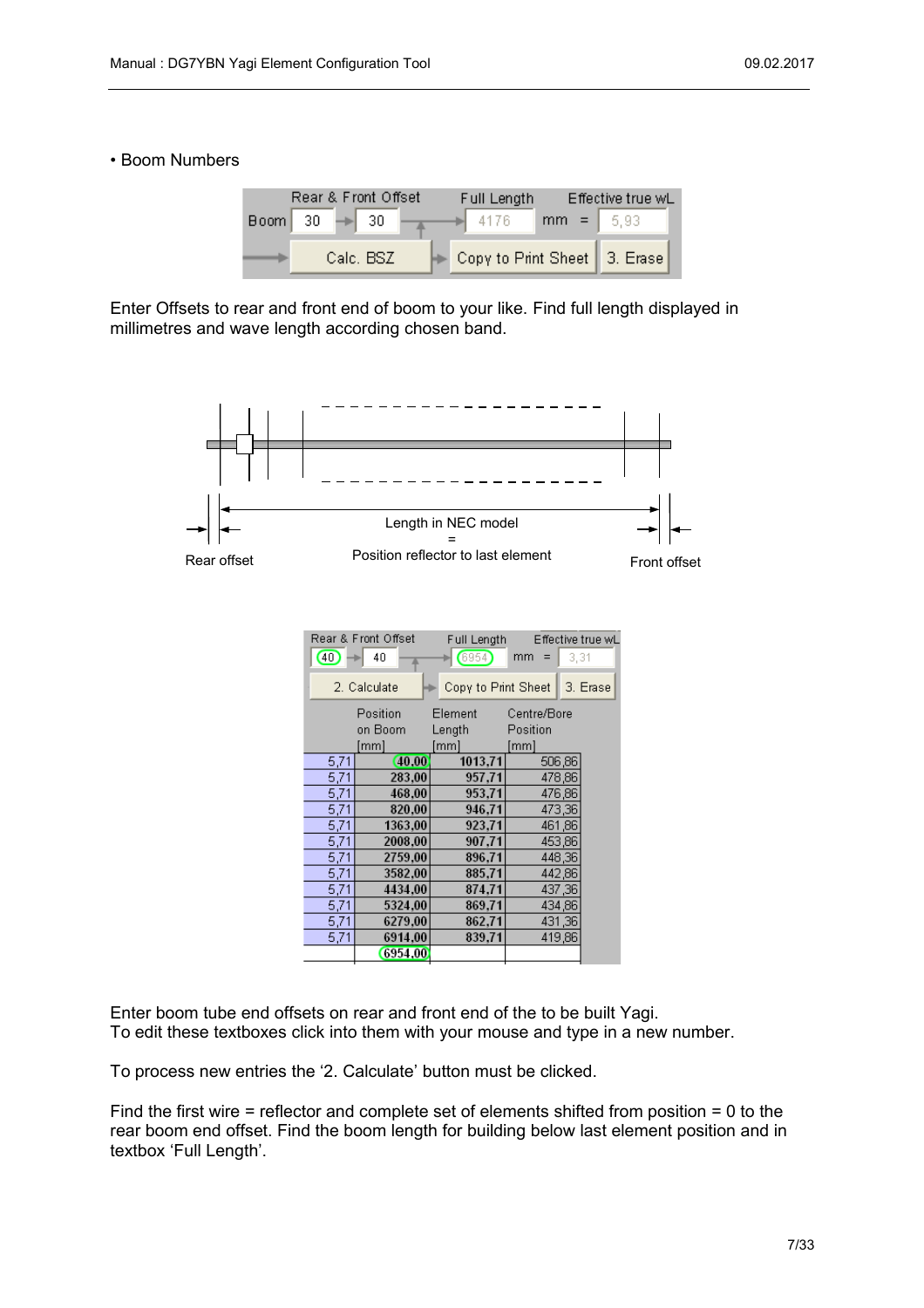For analysts the Yagi Element Configuration Tool also the shows the effective length, as the electrical length without the rear and front offsets expressed in wave lengths (wL). The Tool uses c = 299.792.458 m/s for computing the wave length.

#### <span id="page-7-0"></span>*1.2 Stop showing the Intro*

**▽** Show Startup Intro Vers. 1.316 beta Build 2014-11-26

The Yagi Element Configuration Tool shows 3 pop-up Messages during the start up procedure. Please read then carefully, but once you have done that you might want to start your sessions without having to wait for these messages to pass.

Just unhook the 'Show Startup Intro' option and set an end to this procedure for next start up, provided you save your copy of this tool.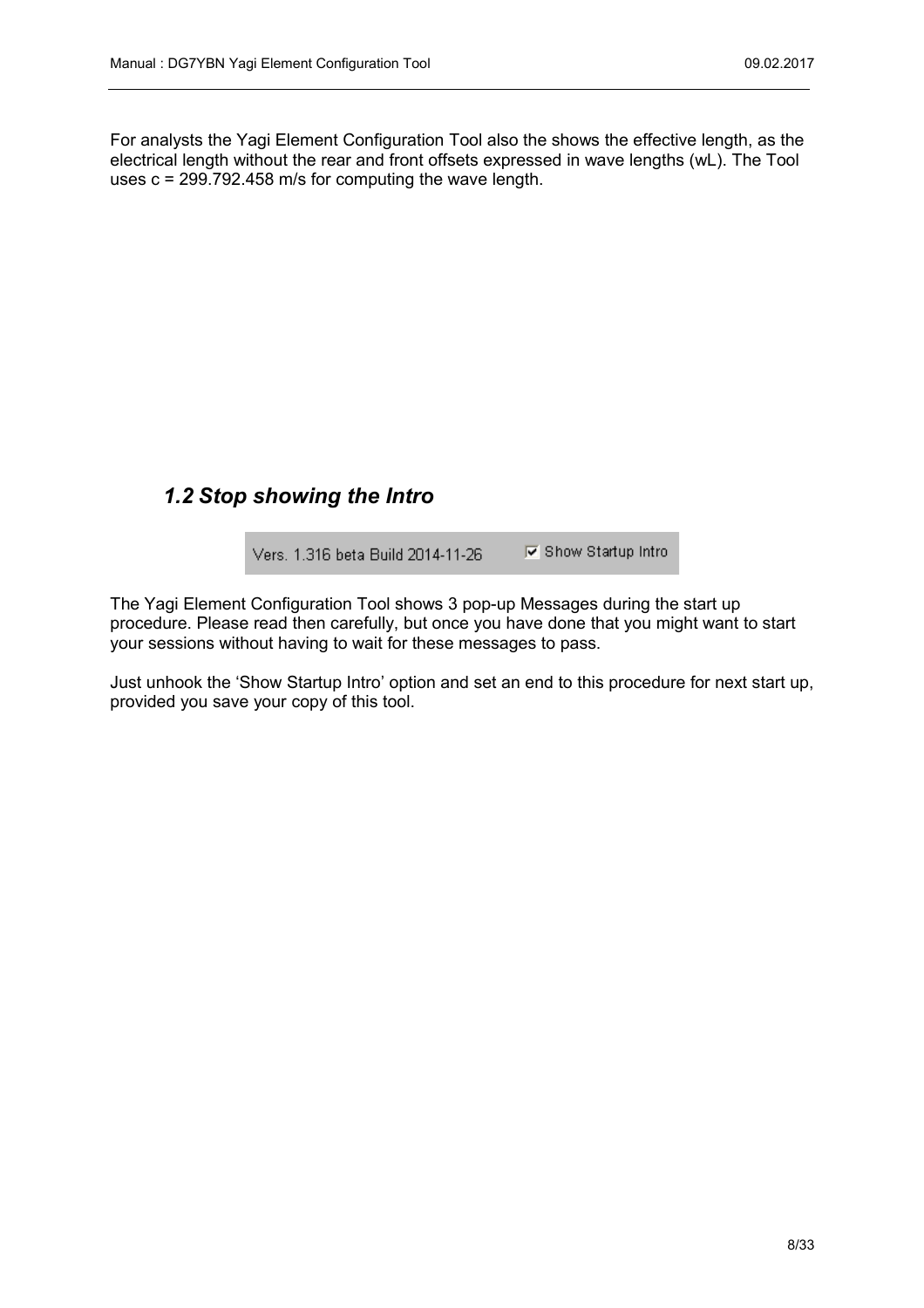# <span id="page-8-2"></span>**2 BC Modes**

#### <span id="page-8-1"></span>*2.1 DG7YBN On-Boom with standard insulators*

| Boom Dim.                       | State of Validation          |                       |
|---------------------------------|------------------------------|-----------------------|
| $25 \times 25$ mm $\rightarrow$ | tested                       | 144 MHz $\rightarrow$ |
| Boom Shape                      | <b>BC</b> - Mode             | No. of Ele.           |
| Square                          | $7YBN$ on Boom $\rightarrow$ |                       |
|                                 |                              |                       |
| Exclude<br>Ele. Diam.           | 1. Prefill                   |                       |

A BC for use with standard plastic insulators made from furnace black Polyamide (PA 6) plus using a long shafted screw M3 all through the boom to keep element and insulator in place. Best results are yielded using pre defined element diameters of 8 mm (2 m band) respectively 6 mm (70 cm band). With these configurtions I have done extensive testing and verification (s. Dubus Technik X). It will work for minor diameter derivations like from 8 to 6 mm with very little offset too.

Not checking the 'Exclude Ele. Diam' box means that the prefill function will overwrite whatever diameters for elements an imported or filled in model geometry had brought with it to the 8 / 6 mm standard depending on band chosen.

The element diameter is not a parameter in the DG7YBN On-Boom BC. Hence the numbers given, filled in or imported in this row have a documentation purpose only. BC numbers applied are gained from antenna measuring. Due to varying heights of the proposed insulators for different boom dimensions no formula can be set up here.

## <span id="page-8-0"></span>*2.2 DL6WU insulated through boom*

| Boom Dim.                                      | State of Validation |            |                       |
|------------------------------------------------|---------------------|------------|-----------------------|
| $25 \times 25$ mm $\left  \frac{1}{1} \right $ | tested              |            | 144 MHz $\rightarrow$ |
| Boom Shape                                     | <b>BC</b> - Mode    | Ele.Diam.  | No.of Ele.            |
| Square                                         | 6WU insulated       |            |                       |
| Exclude<br>2<br>Ele. Diam.                     |                     | 1. Prefill |                       |

This Mode uses the well known formula published by DL6WU / G3SEK for length correction of elements mounted insulated through boom. Note that no difference is made out between round and square boom shape with the DL6WU /G3SEK formula for insulated through boom.

The element diameter is not a parameter in the DL6WU / G3SEK formula. Hence the numbers given, filled in or imported in this row have a documentation purpose only.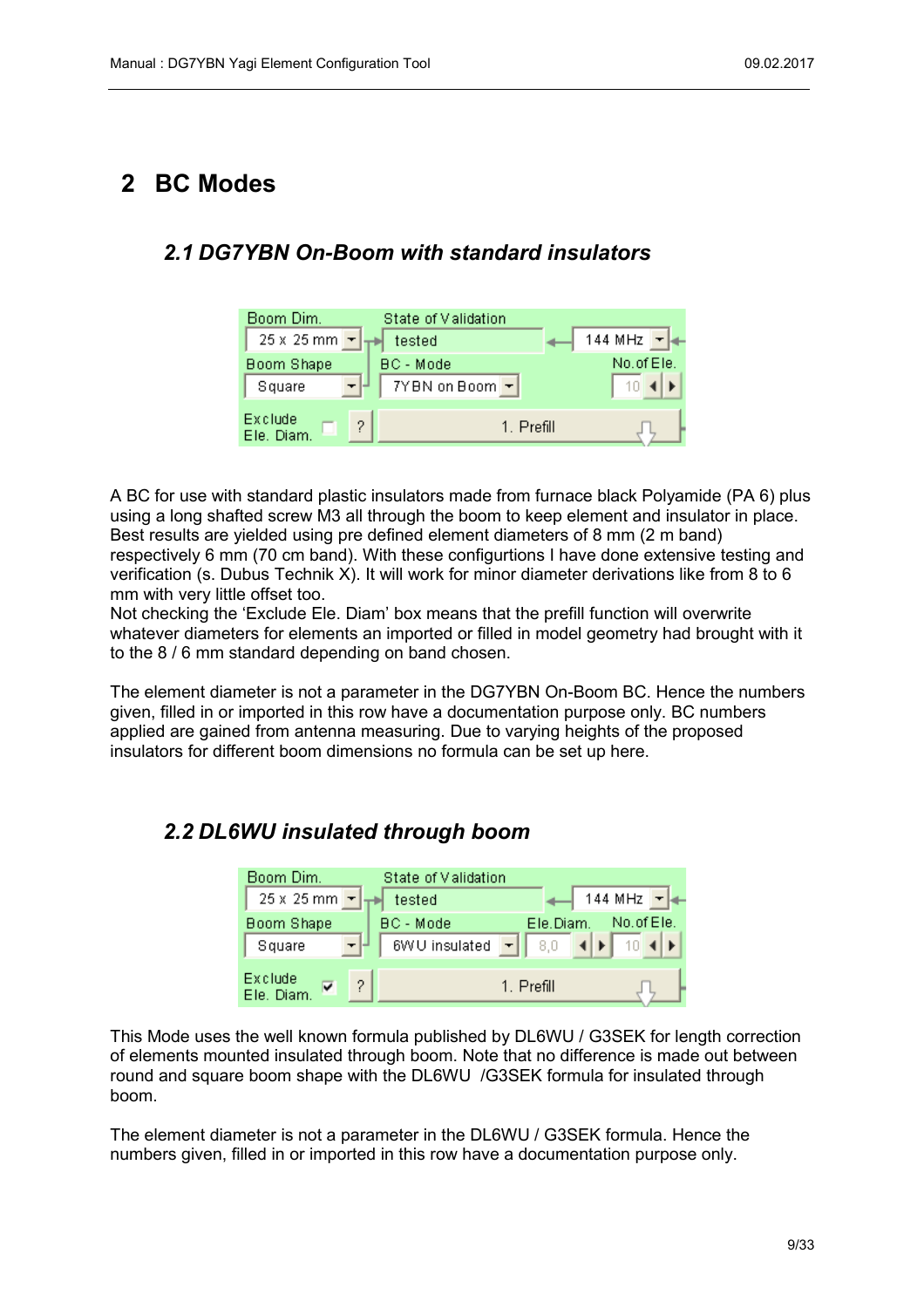## <span id="page-9-1"></span>*2.3 DL6WU conductive through boom*

| Boom Dim.                       | State of Validation         |           |                       |
|---------------------------------|-----------------------------|-----------|-----------------------|
| $25 \times 25$ mm $\rightarrow$ | tested                      |           | 144 MHz $\rightarrow$ |
| Boom Shape                      | BC - Mode                   | Ele Diam. | No. of Ele.           |
| $-1$<br>Square                  | 6WU conductive $\mathbf{v}$ |           |                       |
| Exclude                         |                             |           |                       |
| 2<br>Ele, Diam.                 | 1. Prefill                  |           |                       |

This Mode uses the well known formula published by DL6WU / G3SEK for length correction of elements mounted conductive through boom.

Note (i) that no difference is made out between round and square boom shape with the DL6WU /G3SEK formula for insulated through boom; (ii) the difference between the 'insulated' and 'conductive' fastening correction is a fixed factor 2 for all frequencies and boom dimensions.

The element diameter is not a parameter in the DL6WU / G3SEK formula. Hence the numbers given, filled in or imported in this row have a documentation purpose only.

#### <span id="page-9-0"></span>*2.4 Own BC number*

| Boom Dim.                       | State of Validation |                         |
|---------------------------------|---------------------|-------------------------|
| $25 \times 25$ mm $\rightarrow$ | tested              | 144 MHz $\rightarrow$   |
| Boom Shape                      | BC - Mode           | No.of Ele.<br>Ele.Diam. |
| Square                          | Own Number          |                         |
| Exclude<br>2<br>Ele. Diam       | Own BC              | 1. Prefill              |

In this mode you may enter whatever Boom Correction you want as own number to suit not included building styles, experiments or while yourself testing for an new BC. Or simply to use this tool with DJ9BV, I0JXX or other BC. The number you adjust in the 'Own BC' textbox and the element length are added. The SBC can be added as an option, depending on hooking the 'Add SBC' option.

| Segm.-BC |  |                                        |   |
|----------|--|----------------------------------------|---|
| 144,6    |  | $+$ as with Auto Segm.                 |   |
| 144.2    |  | with Segm. as designed                 |   |
| 2.34     |  | resulting SBC [mm]                     | 2 |
|          |  | $\overline{\triangledown}$ Add the SBC |   |

Example: Own BC is 3.4 mm, SBC is 2.34 mm, may the elem. length be 980.0 mm. This will result in  $980.0 + 3.40 + 2.34 = 985.34$  mm of corrected elem. length.

The element diameter for computing corrected element lengths is not a parameter to this BC mode. There is one sole BC number applied on the complete set of elements which must be assumed to have same or 'not to far astray' diameters. Use Prefill to fill in identical numbers for all elements or edit as suitable for own purpose and documentation.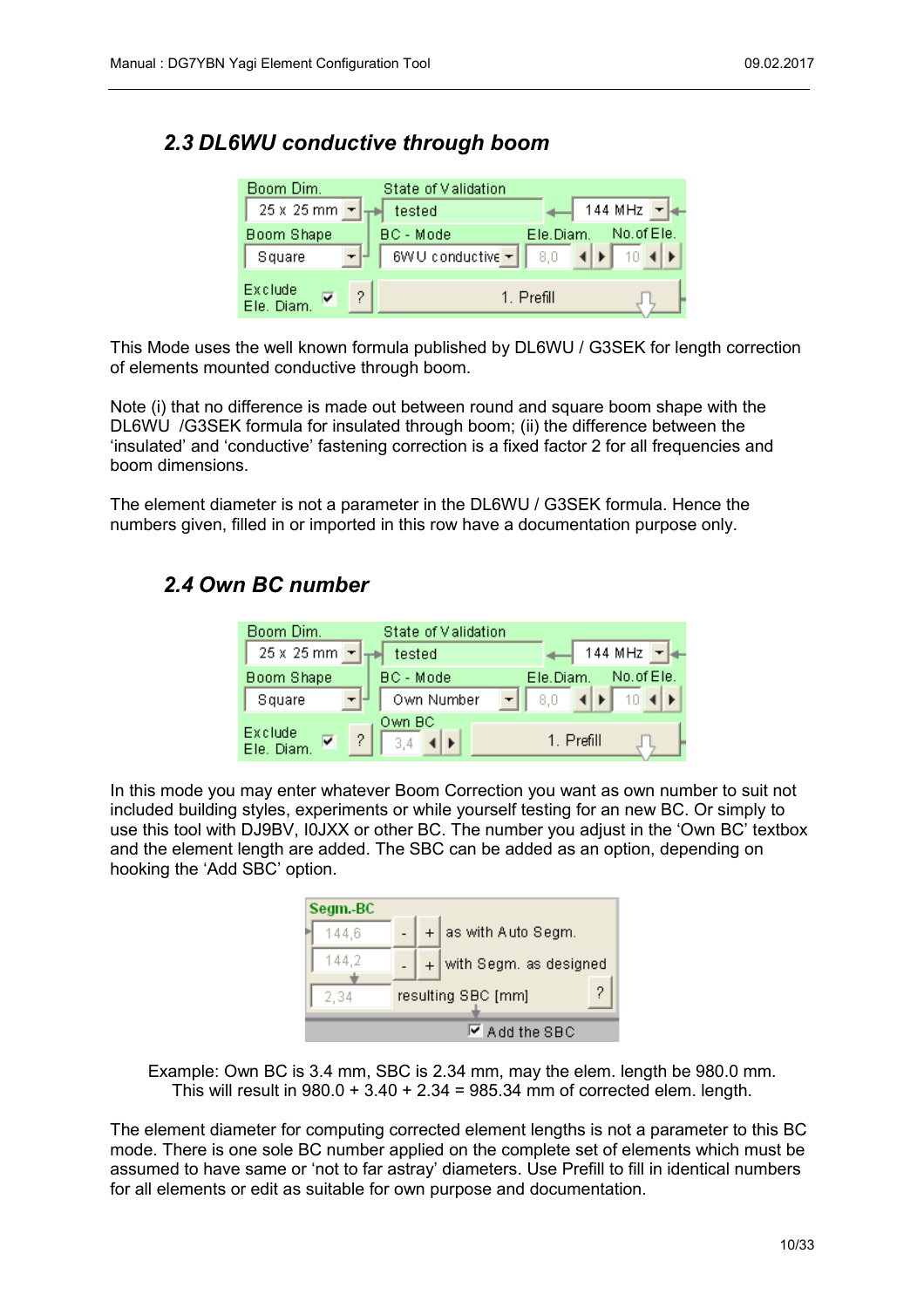# <span id="page-10-0"></span>*2.5 SM5BSZ BC.exe insulated through boom*

| OUTPUT.BC - Editor                                                                           |                                                                                          |                                                                                   |                                                                              |                                                                                         |                                                                                                    |                                                                                                      |                                                                               |                                                                                                                                               |  |
|----------------------------------------------------------------------------------------------|------------------------------------------------------------------------------------------|-----------------------------------------------------------------------------------|------------------------------------------------------------------------------|-----------------------------------------------------------------------------------------|----------------------------------------------------------------------------------------------------|------------------------------------------------------------------------------------------------------|-------------------------------------------------------------------------------|-----------------------------------------------------------------------------------------------------------------------------------------------|--|
| Datei                                                                                        |                                                                                          | Bearbeiten Format Ansicht ?                                                       |                                                                              |                                                                                         |                                                                                                    |                                                                                                      |                                                                               |                                                                                                                                               |  |
|                                                                                              |                                                                                          | Boom corrections for                                                              | 144.100 MHZ                                                                  |                                                                                         |                                                                                                    |                                                                                                      |                                                                               |                                                                                                                                               |  |
| <b>Boom</b><br>shape<br>Ouadr<br>Quadr<br>Quadr<br>Quadr<br>Quadr<br>Quadr<br>Quadr<br>Quadr | <b>Boom</b><br>D<br>(mm)<br>25.4<br>25.4<br>25.4<br>25.4<br>25.4<br>25.4<br>25.4<br>25.4 | wall<br>thickness<br>(mm)<br>1.5<br>1.5<br>1.5<br>1.5<br>1.5<br>1.5<br>1.5<br>1.5 | Hole<br>diam<br>(mm)<br>7.9<br>7.9<br>7.9<br>7.9<br>7.9<br>7.9<br>7.9<br>7.9 | Element<br>diam<br>(mm)<br>6.35<br>6.35<br>6.35<br>6.35<br>6.35<br>6.35<br>6.35<br>6.35 | Element<br>length<br>(mm)<br>1014.0<br>982.4<br>953.2<br>932.4<br>918.0<br>899.4<br>876.8<br>858.4 | Dist to<br>boom end<br>(mm)<br>30.0<br>489.0<br>620.0<br>1042.0<br>1716.0<br>1494.0<br>725.0<br>30.0 | Boom<br>corr.<br>(mm)<br>4.3<br>5.7<br>5.6<br>5.5<br>5.5<br>5.4<br>5.2<br>3.7 | Connected<br>element<br>(mm)<br>1018.287695<br>988.097201<br>958.777194<br>937.913251<br>923.464912<br>904.764833<br>882.006976<br>862.088017 |  |
|                                                                                              |                                                                                          |                                                                                   |                                                                              |                                                                                         |                                                                                                    |                                                                                                      |                                                                               |                                                                                                                                               |  |
|                                                                                              |                                                                                          |                                                                                   |                                                                              |                                                                                         |                                                                                                    |                                                                                                      |                                                                               | Zeile 1, Spalte 1                                                                                                                             |  |

Screenshot of the original SM5BSZ Fortran based BC.exe.

BC.exe uses frequency, booms shape (round / square), booms outer dimensions, booms wall thickness, diameter of hole in boom to fit insulators, element diameter & length and distance of elem. position to *nearest* boom end as parameters.



With SM5BSZ BC mode the element diameter of **each** individual element row is read and used to produce the individual BC. In contrast to other BC in BC.exe the element diameter is an integral parameter. In this BC Mode it is possible to use different element diameters for each row as long as they fit same hole diameter and min./max. numbers at frequency and boom dimension.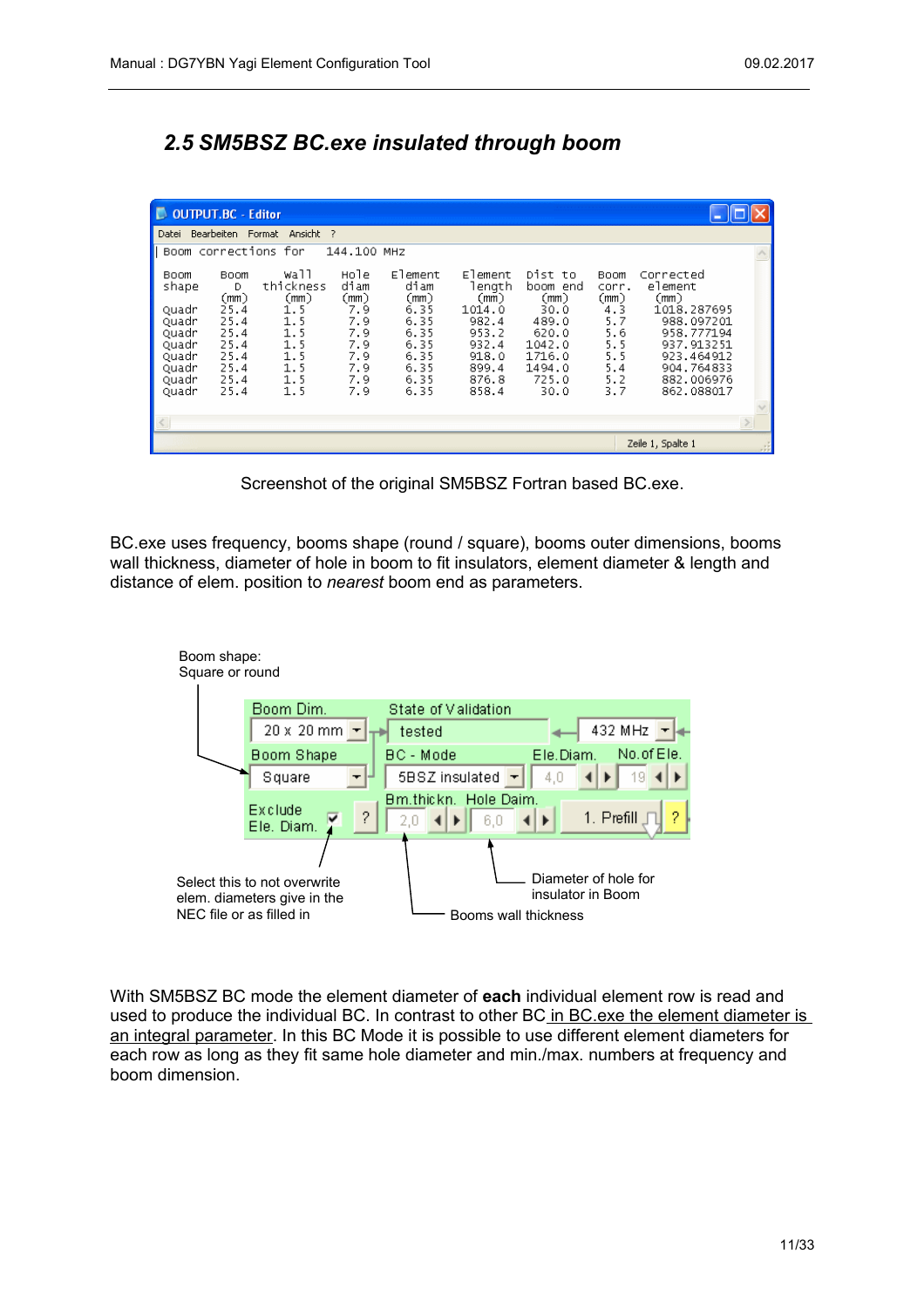# <span id="page-11-1"></span>**3 Other**

## <span id="page-11-0"></span>*3.1 Segmentation BC*

The Segmentation BC (SBC) is an additional length correction that works on the frequency derivation, that NEC computed SWR and Return Losses show, when the models wire segmentation is changed.



Find Base-BC and 'Full BC' as Base-BC + SBC in the table

| Element | Position |         | BBC+SBC: |
|---------|----------|---------|----------|
| Length  | in NEC   | Base-BC | Full BC  |
| [mm]    | [mm]     | [mm]    | [mm]     |
| 335,00  | 0.00     | 4.65    | 6,45     |
| 315,00  | 104,50   | 6.66    | 8.46     |
| 316,30  | 153,00   | 5,34    |          |
| 313,00  | 246,00   | 5.37    |          |
| 303.00  | 428.00   | 5.28    |          |

Example: A highly segmented 144 MHz Yagi design models simulation shows best RL at 144.3 MHz. A simulation of same design model using EZNEC 'Auto Segmentation' function at 144.1 MHz on that model shows best RL shifts up to 144.7 MHz

SBC = delta freq. \* Factor = 0.4 MHz \* 5.85 mm/MHz = 2.3 mm

For factors used per band see appendix.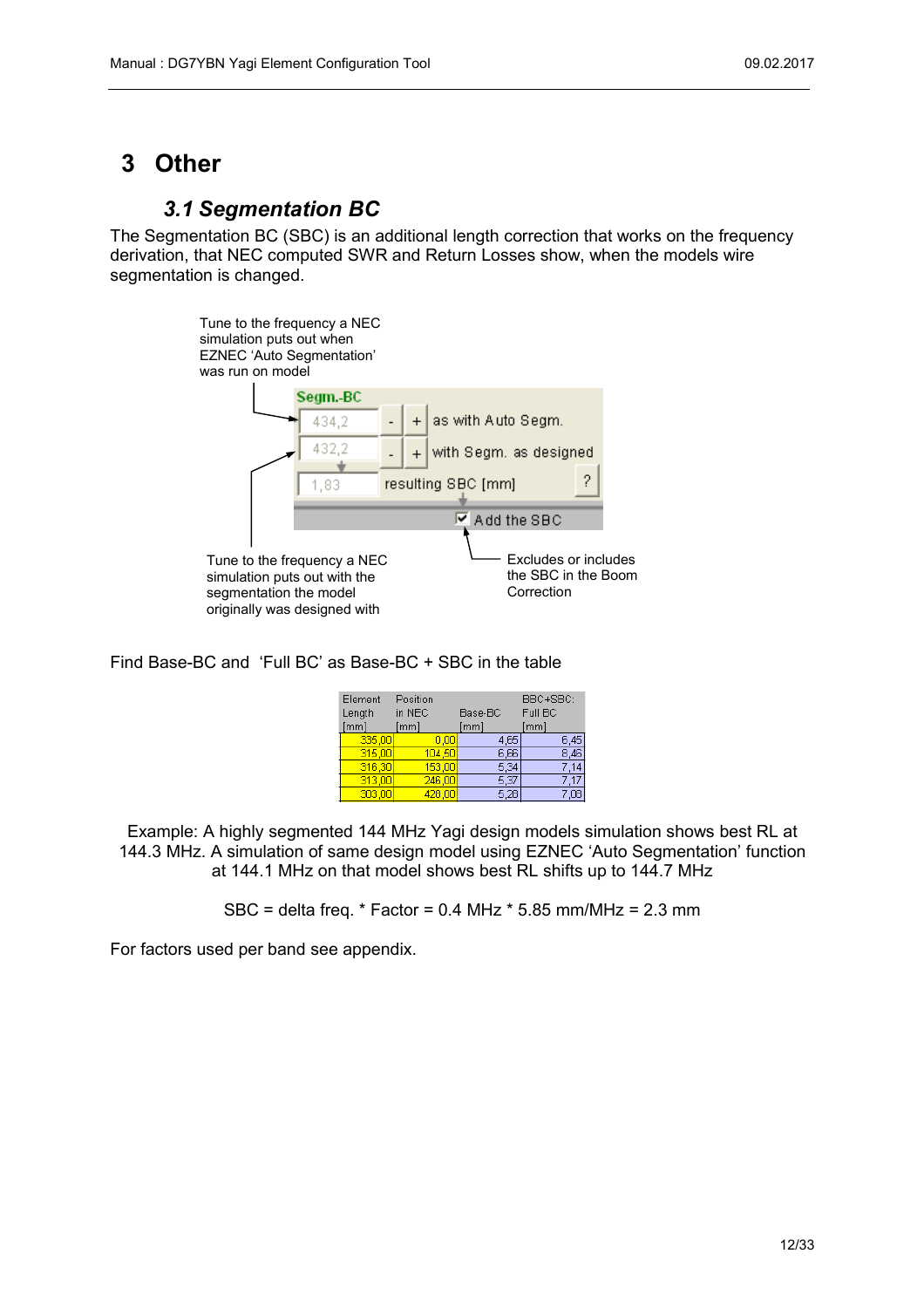## <span id="page-12-1"></span>*3.2 Prefill Function*

| Exclude<br>Ele. Diam. | $\left( 2\right)$ | Own BC<br>$3,4$ $\blacktriangleleft$ $\blacktriangleright$ | 1. Prefill          |                  |
|-----------------------|-------------------|------------------------------------------------------------|---------------------|------------------|
| $ mm $ =>             | Boom<br>Shape     | Boom<br>Dim.                                               | Insulator<br>height | Element<br>Diam. |
|                       |                   | <---------------- Prefill Function only! --------------->  |                     |                  |
| Refl                  | Square            | 25 x 25                                                    | 1,70                | 8,00             |
| <b>DE</b>             | Square            | 25 x 25                                                    | 1.70                | 10.00            |
| D <sub>1</sub>        | Square            | 25 x 25                                                    | 1,70                | 8,00             |
| D <sub>2</sub>        | Square            | 25 x 25                                                    | 1,70                | 8,00             |
| D <sub>3</sub>        | Square            | 25 x 25                                                    | 1.70                | 8.00             |
| D <sub>4</sub>        | Square            | 25 x 25                                                    | 1,70                | 8,00             |
| D <sub>5</sub>        | Square            | 25 x 25                                                    | 1,70                | 8.00             |
| D <sub>6</sub>        | Square            | 25 x 25                                                    | 1,70                | 8,00             |
| D7                    | Square            | 25 x 25                                                    | 1,70                | 8,00             |
| D <sub>8</sub>        | Square            | 25 x 25                                                    | 1,70                | 8,00             |
|                       |                   |                                                            |                     |                  |

With using the 'Prefill' function the number of rows as defined as 'No. of Ele.' is automatically filled in with

- Boom Shape
- Boom Dimension
- Insulator height (if on-boom-BC mode is selected)
- Element Diameter (if not excluded, s. § Exclude Element Diameter from Prefill)

#### <span id="page-12-0"></span>*3.3 Exclude Element Diameter from Prefill*

With parameter Element Diameter excluded\* from Prefill the column 'Element Diam.' shows a **white** background colour -as a sign that only the green field, columns 'Boom Shape', Boom Dim.' and 'Insulator Height' are subject to be filled in with numbers taken from the green field above.

| Boom Dim.                 |                                              | State of Validation                                       |            |                                                            | Segm.-BC   |
|---------------------------|----------------------------------------------|-----------------------------------------------------------|------------|------------------------------------------------------------|------------|
|                           | $25 \times 25$ mm $\leftarrow$ $\rightarrow$ | tested                                                    |            | 144 MHz $\mathbf{H}$                                       | 144.6      |
| <b>Boom Shape</b>         |                                              | BC - Mode                                                 | Ele.Diam.  | No.of Ele.                                                 | 144.2      |
| Square                    |                                              | Own Number                                                |            | $\mathbf{F}$ 8.0 $\mathbf{A}$ 10 $\mathbf{A}$ $\mathbf{F}$ |            |
|                           |                                              | Own BC                                                    |            |                                                            | 2.34       |
| Exclude<br>Ele. Diam.     | $\sqrt{2}$<br>⊽                              | 3.4 $\blacktriangleleft$ $\blacktriangleright$ $\rfloor$  | 1. Prefill |                                                            |            |
|                           | Boom                                         | Boom                                                      | Insulator. | Element                                                    | Half       |
| $\text{[mm]} \Rightarrow$ | Shape                                        | Dim.                                                      | height     | Diam.                                                      | Length     |
|                           |                                              | <---------------- Prefill Function only! ---------------> |            |                                                            | <b>NEC</b> |
| Refl                      | Square                                       | 25 x 25                                                   | 1,70       | 8,00                                                       | 512,00     |
| <b>DE</b>                 | Square                                       | 25 x 25                                                   | 1,70       | 10,00                                                      | 498,00     |
| D1                        | Square                                       | 25 x 25                                                   | 1,70       | 8,00                                                       | 477,50     |
| D <sub>2</sub>            | Square                                       | 25 x 25                                                   | 1,70       | 8,00                                                       | 474,00     |
| D <sub>3</sub>            | Square                                       | 25 x 25                                                   | 1,70       | 8,00                                                       | 461,00     |
| D <sub>4</sub>            | Square                                       | 25 x 25                                                   | 1,70       | 8,00                                                       | 453,00     |
| D <sub>5</sub>            | Square                                       | 25 x 25                                                   | 1,70       | 8,00                                                       | 444,50     |
| D <sub>6</sub>            | Square                                       | 25 x 25                                                   | 1,70       | 8,00                                                       | 439,00     |
| D7                        | Square                                       | 25 x 25                                                   | 1,70       | 8,00                                                       | 430,00     |
| D <sub>8</sub>            | Square                                       | 25 x 25                                                   | 1,70       | 8,00                                                       | 419,00     |
| D <sub>9</sub>            |                                              |                                                           |            |                                                            |            |
|                           |                                              |                                                           |            |                                                            |            |

\*) to understand the meaning of this it might take a little excurse to the history of this MS Excel: The first version enclosed the DG7YBN On-Boom BC mode only. Which I though to put out very correct numbers for the element diameters I had set it up with. Hence I programmed the prefill function in a way that it would overwrite any suggested other element diameters except for 8 mm on 144 MHz and 6 mm on 432 MHz.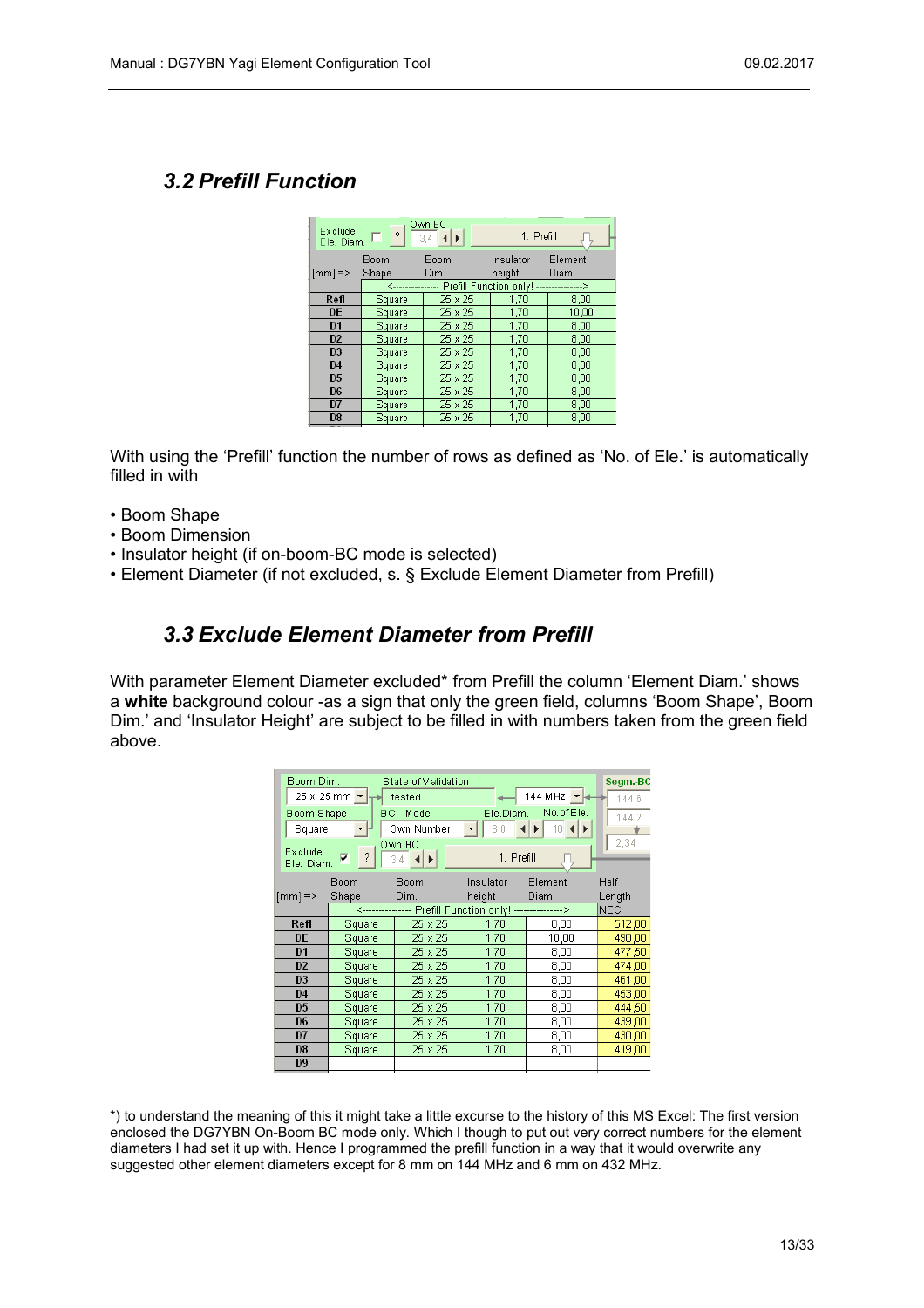With parameter Element Diameter included in Prefill the column 'Element Diam.' shows a **green** background colour - as a sign that it is included in Prefill now.

| Boom Dim.<br>Boom Shape<br>Square<br>Exclude:<br>Ele, Diam. | $25 \times 25$ mm $\leftarrow$ $\rightarrow$<br>$\sqrt{2}$ | State of Validation<br>tested<br>BC - Mode<br>Own Number<br>Own BC<br>$3,4$ $4$ $\blacktriangleright$ | Ele.Diam.<br>8,0<br>1. Prefill | 144 MHz $\vert \cdot \vert$<br>No. of Ele.<br>$10$ $\blacktriangleleft$ $\blacktriangleright$ | Segm.-BC<br>144.6<br>144.2<br>2.34 |
|-------------------------------------------------------------|------------------------------------------------------------|-------------------------------------------------------------------------------------------------------|--------------------------------|-----------------------------------------------------------------------------------------------|------------------------------------|
| $[mm] \Rightarrow$                                          | Boom<br>Shape                                              | Boom<br>Dim.<br><---------------- Prefill Function only! --------------->                             | Insulator<br>height            | Element<br>Diam.                                                                              | Half<br>Length<br><b>NEC</b>       |
| Refl                                                        | Square                                                     | 25 x 25                                                                                               | 1,70                           | 8,00                                                                                          | 512,00                             |
| <b>DE</b>                                                   | Square                                                     | 25 x 25                                                                                               | 1,70                           | 10,00                                                                                         | 498,00                             |
| D <sub>1</sub>                                              | Square                                                     | 25 x 25                                                                                               | 1,70                           | 8,00                                                                                          | 477,50                             |
| D <sub>2</sub>                                              | Square                                                     | 25 x 25                                                                                               | 1,70                           | 8,00                                                                                          | 474,00                             |
| D <sub>3</sub>                                              | Square                                                     | 25 x 25                                                                                               | 1,70                           | 8,00                                                                                          | 461.00                             |
| D <sub>4</sub>                                              | Square                                                     | 25 x 25                                                                                               | 1,70                           | 8,00                                                                                          | 453,00                             |
| D <sub>5</sub>                                              | Square                                                     | 25 x 25                                                                                               | 1,70                           | 8,00                                                                                          | 444,50                             |
| D <sub>6</sub>                                              | Square                                                     | 25 x 25                                                                                               | 1,70                           | 8,00                                                                                          | 439,00                             |
| D7                                                          | Square                                                     | 25 x 25                                                                                               | 1,70                           | 8,00                                                                                          | 430,00                             |
| D8                                                          | Square                                                     | 25 x 25                                                                                               | 1,70                           | 8,00                                                                                          | 419,00                             |
| D <sub>9</sub>                                              |                                                            |                                                                                                       |                                |                                                                                               |                                    |

# <span id="page-13-1"></span>**4 Data Base Management**

#### <span id="page-13-0"></span>*4.1 Intro*

Getting an antenna design with all the coordinates for elements and positions into the workspace is laborious. Therefore the Yagi Element Configuration Tool was fitted a data base system.

1. Internal data base: on 'BC\_sheet' starting from row 100 and with any 100 rows offset reaching the next of the 200 sample data spaces starting row.

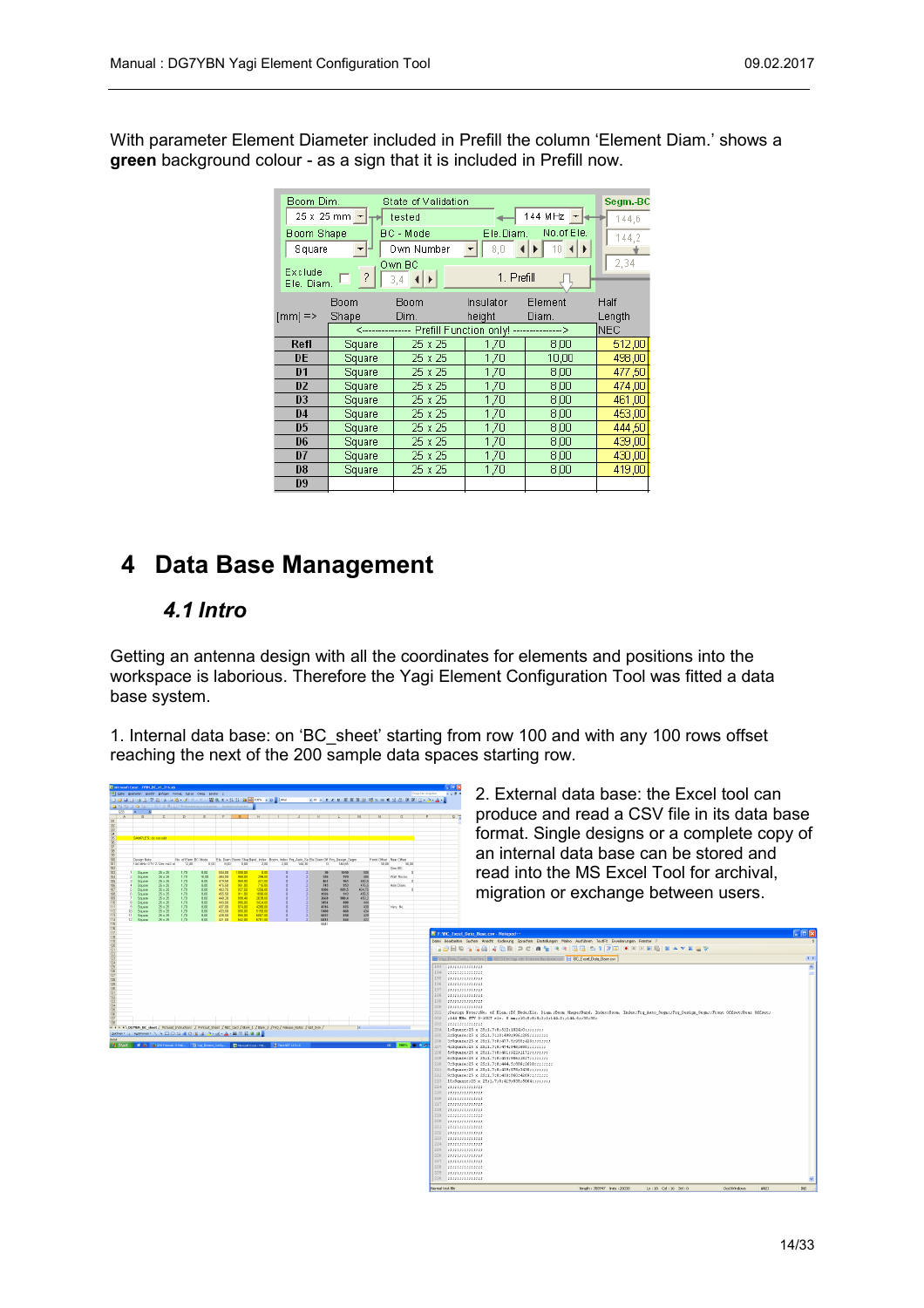#### <span id="page-14-0"></span>*4.2 Internal Data Base*

The 'on sheet' internal data base of this MS Excel tool holds storage place for 200 design samples.

A number of functions embedded in the tool helps you to manage your 'on sheet' samples, save, delete or recall a chosen design into the workspace cells.

The Data Base Management section holds three buttons and the 'Edit Design Note' textbox. Click into the textbox and edit the name of the actual design in workspace to your like. The max. length of the Design Note is 39 characters. This 'Design Note' will be used to name the data set of this design in the data base for your own identification when scanning the data base for later recalling of a design.

| Manage Data Base ><br>Edit Design Note | Load + CVS $\left  \right $ ? |  |
|----------------------------------------|-------------------------------|--|
| GTV 70-19m 4mm ele, 5BSZ_BC            | Save Del.                     |  |

• Button '**Load + CSV**' is for loading a design data set form internal data base (held in lower lines of this worksheet starting with line 100. Further to export / import a single data set or the complete internal data base to / from an external CSV file.

• Button '**Save**' enables adding the actual design held in workspace to the internal data base.

#### **Attention: Saving to the internal data base adheres SAVING this MS Excel before shutting the tool, since all new entries are a mere edit of the worksheet as in any standard MS Excel sheet action!**

• Button '**Delete**' enables deleting a selected data set form the internal data base.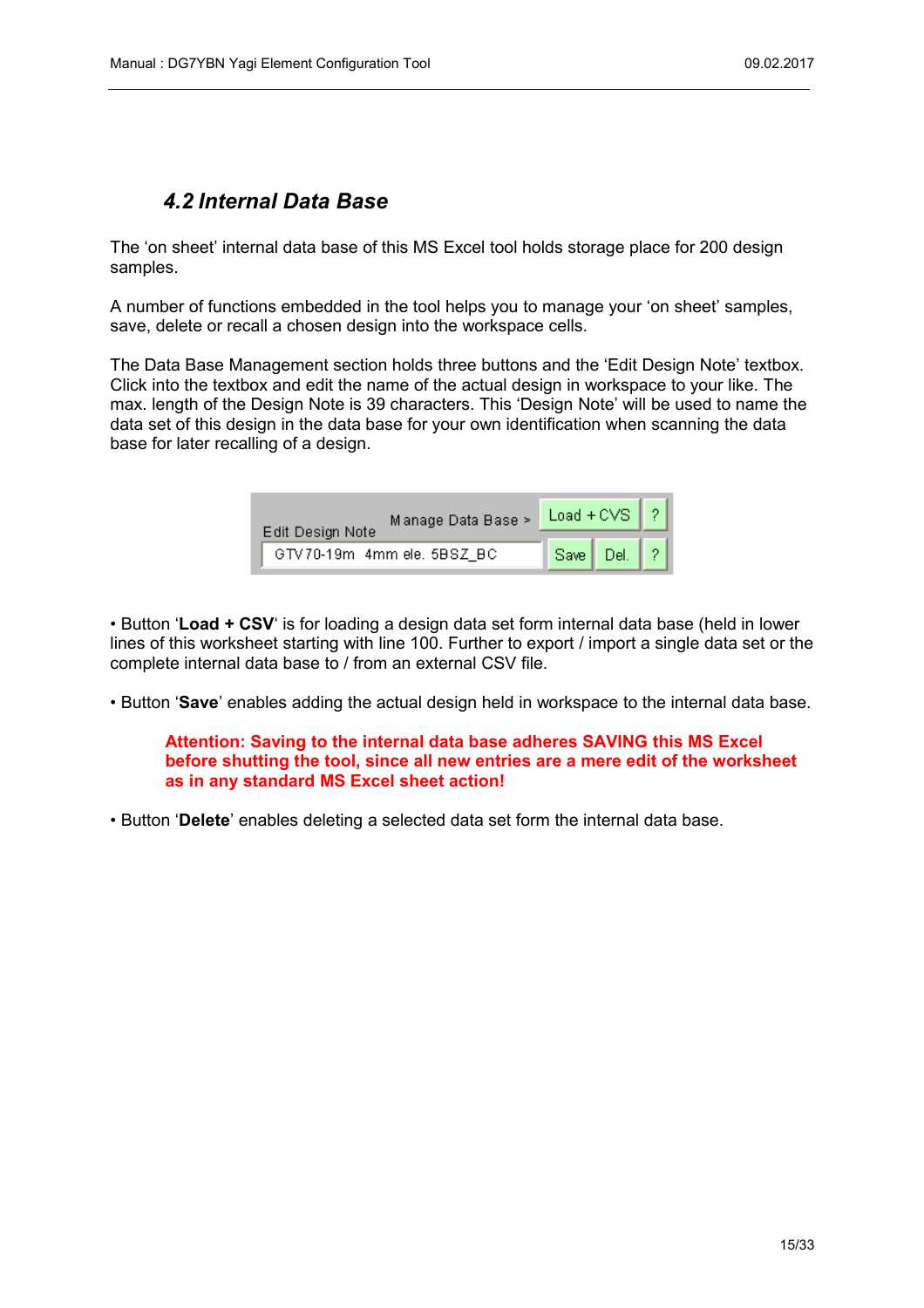## <span id="page-15-1"></span>*4.3 Save Samples*

| <b>Save Samples</b>                                                                                                                                                                                                                                                                              |                                                |
|--------------------------------------------------------------------------------------------------------------------------------------------------------------------------------------------------------------------------------------------------------------------------------------------------|------------------------------------------------|
| Mark a line to save the actual design in your workspace to<br>24:<br>25 : 403 MHz YBN RS-14w On Boom 8 mm ele.<br>26 : 432 5-Ele.Yaqi ele. 4 mm ins.thru boom<br>27 : GTV70-19m 4mm ele, 5BSZ_BC<br>28 : GTV RS-19m 403 MHz 4 mm ele, 5BSZ BC<br>29 : YBN RS 8 - 28 ohms, 4 mm ele<br>30:<br>31: |                                                |
| 32:<br>33:<br>34:<br>35:<br>36 :<br>37:                                                                                                                                                                                                                                                          | Save from Work-<br>space to Excel<br>Data Base |
| Save as No.<br>with Design Note  or edit here<br>GTV70-19m 4mm ele, 5BSZ BC<br>32                                                                                                                                                                                                                | Save Entry                                     |
| Exit Window                                                                                                                                                                                                                                                                                      |                                                |

Scroll the data base, mark a free line #, make final edits to the samples name and click 'Save Entry' to save a new design. In case the space is not empty you will be asked whether to really save or exit.

## <span id="page-15-0"></span>*4.4 Delete Samples*

| <b>Delete Samples</b>                                                                                                                                                                                                                                                                                                                                                                                                                                |                                                       |
|------------------------------------------------------------------------------------------------------------------------------------------------------------------------------------------------------------------------------------------------------------------------------------------------------------------------------------------------------------------------------------------------------------------------------------------------------|-------------------------------------------------------|
| Mark the line $=$ sample to delete<br>18:<br>19:<br>20: 144 MHz tester BSZ BC-exe a<br>21: 144 MHz tester Front End of Boom<br>22: 144 MHz GTV 2-10LT ele. 4 mm BSZ<br>23: GTV2-12 narrow - 6 mm elem. SM5BSZ<br>24:<br>25: 403 MHz YBN RS-14w On Boom 8 mm ele.<br>26 : 432 5-Ele. Yagi ele. 4 mm ins. thru boom<br>27 : GTV70-19m 4mm ele, 5BSZ BC<br>28 : GTV RS-19m 403 MHz 4 mm ele, 5BSZ BC<br>29 : YBN RS 8 - 28 ohms, 4 mm ele<br>30:<br>31: | Delete Sample<br>from Excel Data Base<br>Delete Entry |
| Exit Window                                                                                                                                                                                                                                                                                                                                                                                                                                          |                                                       |

Scroll the data base, mark the to be deleted design and click the 'Delete Entry' button. You will be asked whether to really delete or exit before the command is executed.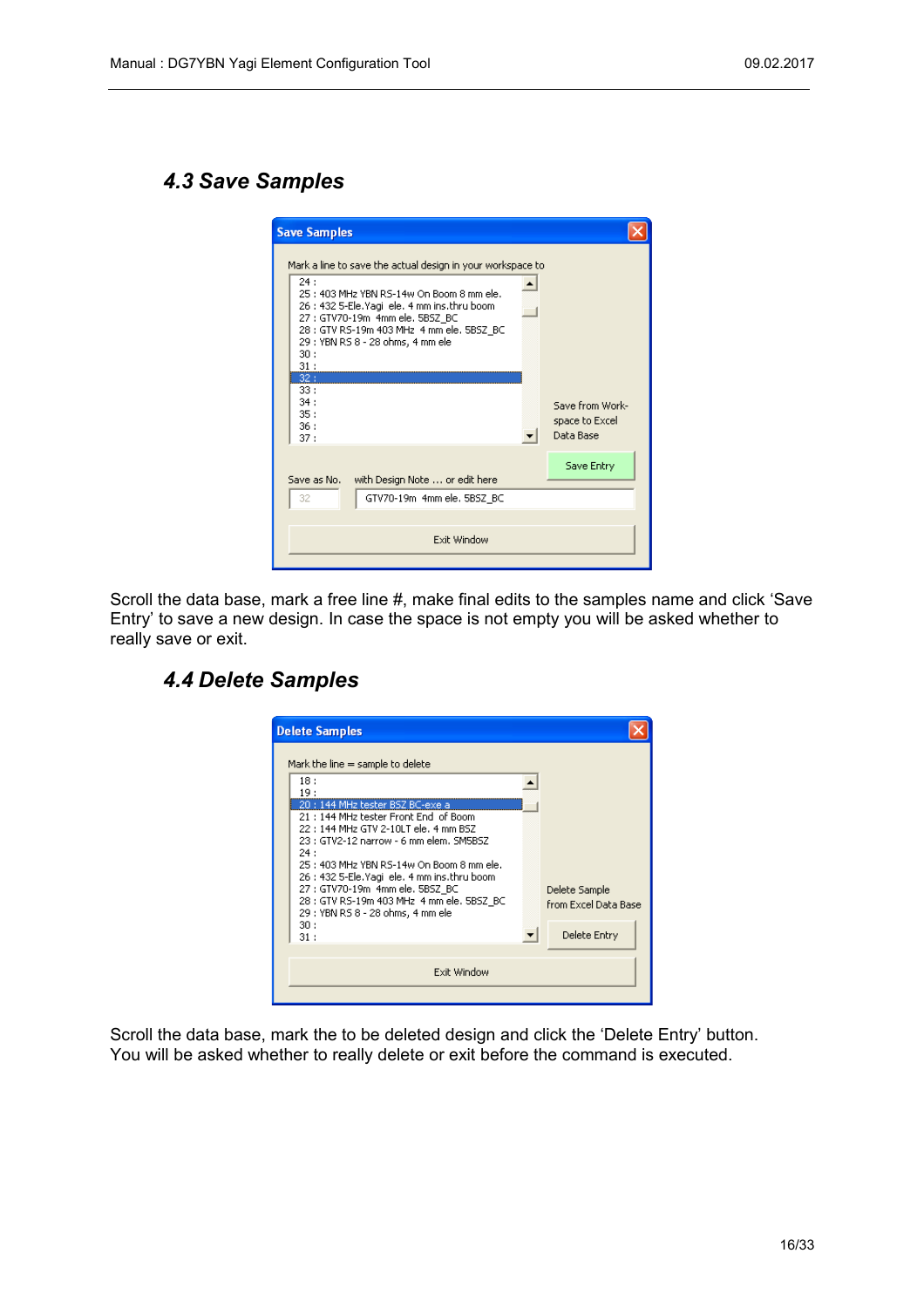#### <span id="page-16-1"></span>*4.5 Load Samples*

| Load Sample + Import & Export                                                                                                                                                                                                                                                                                                                                                                                                                                                                                                                                    |                                                                                                                         |
|------------------------------------------------------------------------------------------------------------------------------------------------------------------------------------------------------------------------------------------------------------------------------------------------------------------------------------------------------------------------------------------------------------------------------------------------------------------------------------------------------------------------------------------------------------------|-------------------------------------------------------------------------------------------------------------------------|
| Chose a sample to load<br>No Sample Line selected<br>1:144 MHz GTV 2-12m mk2 ele, 8 mm<br>2 : 144 MHz YBN 2-8m ele. 8 mm<br>3 : 144 MHz GTV 2-10LT ele. 8 mm<br>4: 432 MHz YBN70-5m ele, 8 mm<br>5: 144 MHz tester Own BC<br>6: 144 MHz tester BSZ BC-exe<br>7 : 144 MHz GTV 2-7n ele. 8 mm<br>8:50 MHz GTV 50-7n ele, 5/8<br>9 : 144 MHz GTV 2-12n ele. 8 mm<br>10: 432 MHz GTV 70-19m ele. 6 mm<br>11: 432MHz YBN70-5, 6mm conv auto seq.<br>12: 432 MHz GTV 70-19m Tester BCexe<br>13:144 MHz 23 ele tester BSZ BC-exe<br>Events while handling this Data Set | Sample Data Set<br>in/out to cys file<br>Export this<br>All<br>Import to No.<br>All<br>Sample to Workspace<br>Load this |
| <b>Fxit Window</b>                                                                                                                                                                                                                                                                                                                                                                                                                                                                                                                                               |                                                                                                                         |

Scroll the data base, identify the design to be loaded into the workspace area and mark it. Upon clicking the 'Load this' button you will be asked whether to really load this sample or exit when the workspace is not empty.

## <span id="page-16-0"></span>*4.6 Behind the scenes*

What happens when a sample design is being saved to the internal data base?

The complete content of the workspace Excel Cells from row 11 to 44 plus 'header information' containing Design Note, No. of Elements, BC mode, SBC frequencies etc. is copied to the lower part of the worksheet. This according the number chosen for the entry x 100. Example: Data Set 18 is to be found starting with row 1800.

What happens when a sample design is being loaded from the internal data base?

The complete content of the data space marked with the chosen number for the entry x 100 is copied from the lower part of the worksheet into the workspace Excel Cells from row 11 to 44 plus sorting 'header information' to replace last Design Note, adjust No. of Elements, BC mode, SBC frequencies etc.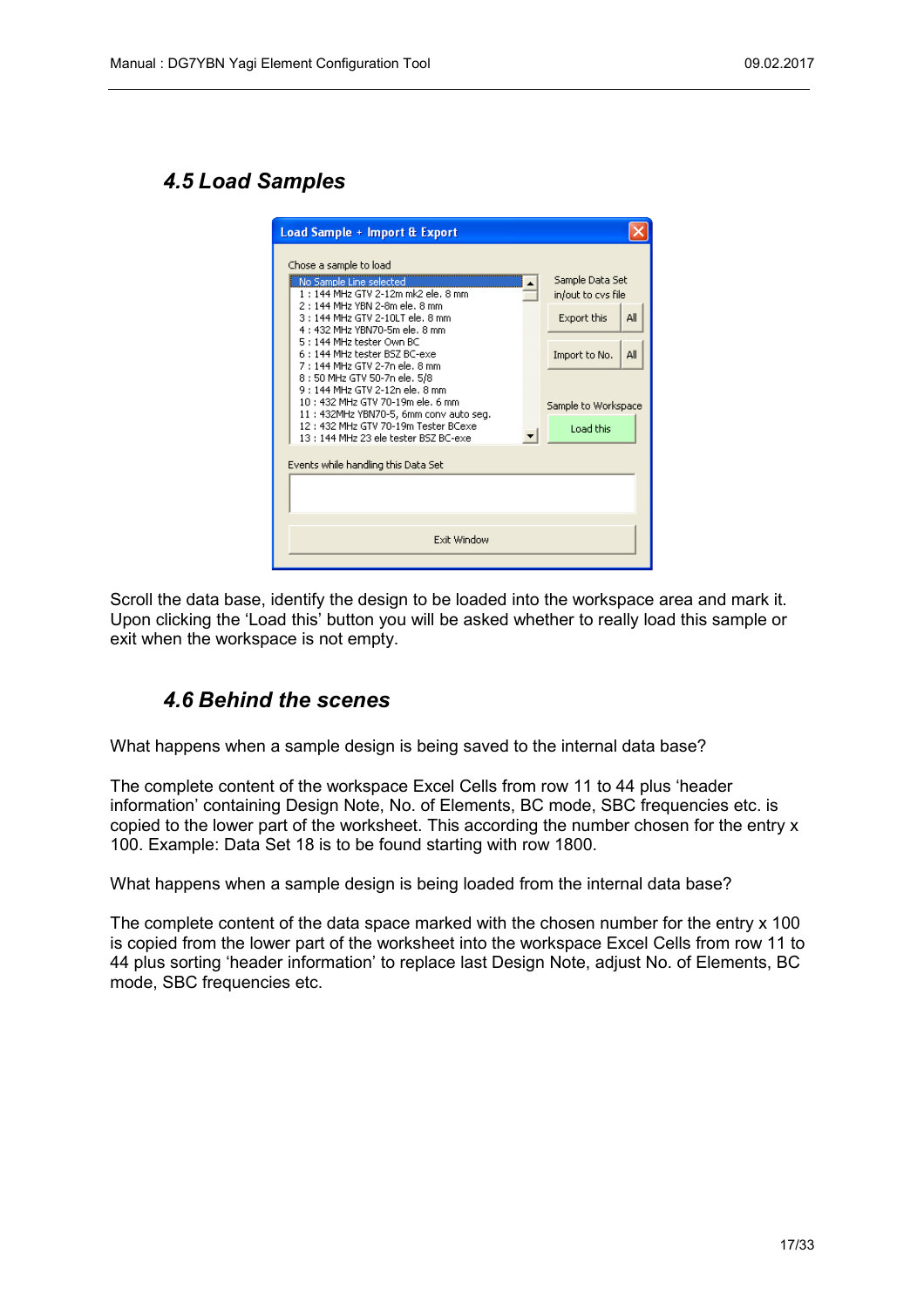## <span id="page-17-0"></span>*4.7 About CSV file & Export / Import*

What is a CSV file? Comma-separated values = CSV is a common file format standard used to store and / or exchange simply structured data. Often the semicolon is used instead of the comma. So do I in this application.

A CSV file can be viewed and edited with any editor as its content is plain text. The delimiting tag between data base entries is detected by the VBA code and by interpretation of order of listed next data field the program assigns the right cell on the Excel Sheet at import.

|                            | C:\BC_Excel\432 5-Ele.Yagi_ele. 4 mm ins.thru boom.csv - Notepad++<br>п                                                                                |
|----------------------------|--------------------------------------------------------------------------------------------------------------------------------------------------------|
|                            | Datei Bearbeiten Suchen Ansicht Kodierung Sprachen Einstellungen Makro Ausführen TextFX Erweiterungen Fenster ?                                        |
| $\circ$                    | ● 9 3 3 日日 5 1 耳回<br><b>NNE XAVER</b><br><b>B</b> G A<br>$\triangle$ the pc $\triangle$<br>$\bullet$ $\Box$<br>由<br>日日                                 |
|                            |                                                                                                                                                        |
|                            | $\leftrightarrow$<br>H Yaqi Elem Confiq Tool.htm   9 432 5-Ele. Yaqi ele. 4 mm ins.thru boom.csv                                                       |
| $\mathbf{1}$               | ;Design Note;;No. of Elem.;BC Mode;Ele. Diam.;Boom Shape;Band. Index;Boom. Index;Frq Auto Segm;Ele.Diam.Off;Frq Design Segm;;Front Offset;Rear Offset; |
| $\overline{c}$             | ;432 5-Ele. Yagi ele. 4 mm ins. thru boom;;5;4;4;0;4;4;432.2;1;432.2;;30;30;                                                                           |
| 3                          | 33333333333330Wm BC:                                                                                                                                   |
| $\mathcal{L}_{\mathbb{R}}$ | 1; Square: 20 x 20; ins. thru; 4; 169; 338; 0; 4, 69; 4, 69; 30; 342, 69; 171, 35; ; 0;                                                                |
| 5                          | 2;Square;20 x 20;ins.thru;8;162;324;91;6.08;6.08;121;332.88;166.44;;Wall Thickn.;                                                                      |
| 6                          | 3; Square; 20 x 20; ins. thru; 4; 157. 9; 315. 8; 133; 5. 31; 5. 31; 163; 321. 11; 160. 56; ; 2;                                                       |
| 7                          | 4:Square:20 x 20;ins.thru;4;154;308;266;5.28;5.28;296;313.28;156.64;;Hole Diam.;                                                                       |
| 8                          | 5:Square;20 x 20;ins.thru;4;141.8;283.6;480;4.01;4.01;510;287.61;143.81;;6;                                                                            |
| Q                          | ,,,,,,,,,,540,,,,,                                                                                                                                     |
| 10                         | ,,,,,,,,,,,,,,,                                                                                                                                        |
| 11                         | ,,,,,,,,,,,,,,,                                                                                                                                        |
| 12                         | 22222222222227Vers. No.2                                                                                                                               |
| 13                         |                                                                                                                                                        |
| 14                         | ,,,,,,,,,,,,,,,                                                                                                                                        |
| 15                         | ,,,,,,,,,,,,,,,                                                                                                                                        |
| 16                         | ,,,,,,,,,,,,,,,                                                                                                                                        |
| 17                         | ,,,,,,,,,,,,,,,                                                                                                                                        |
| 18                         | ,,,,,,,,,,,,,,,                                                                                                                                        |
| 19                         | ,,,,,,,,,,,,,,,                                                                                                                                        |
| 20 <sub>2</sub>            | ,,,,,,,,,,,,,,,,                                                                                                                                       |
| 21                         | ,,,,,,,,,,,,,,,                                                                                                                                        |
| 22                         | ,,,,,,,,,,,,,,,                                                                                                                                        |
| 23                         | ,,,,,,,,,,,,,,,                                                                                                                                        |
| 24                         | ,,,,,,,,,,,,,,,                                                                                                                                        |
| 25                         | ,,,,,,,,,,,,,,,                                                                                                                                        |
| 26                         | ,,,,,,,,,,,,,,,                                                                                                                                        |
| 27                         | ,,,,,,,,,,,,,,,                                                                                                                                        |
| 28                         | ,,,,,,,,,,,,,,,                                                                                                                                        |
| 29                         | ,,,,,,,,,,,,,,,                                                                                                                                        |
| 30                         | ,,,,,,,,,,,,,,,                                                                                                                                        |
| 31                         | ,,,,,,,,,,,,,,,                                                                                                                                        |
| 32                         | ,,,,,,,,,,,,,,,                                                                                                                                        |
| 33                         | ,,,,,,,,,,,,,,,,                                                                                                                                       |
| 34                         | ,,,,,,,,,,,,,,,                                                                                                                                        |
| 35                         | ,,,,,,,,,,,,,,,                                                                                                                                        |
| 36                         | ,,,,,,,,,,,,,,,                                                                                                                                        |
| 37                         | ,,,,,,,,,,,,,,,                                                                                                                                        |
| 38                         |                                                                                                                                                        |
| Normal text file           | length: 1150 lines: 38<br>$Ln: 1$ Col: 5 Sel: 0<br><b>DostWindows</b><br>ANSI<br>IN <sub>5</sub>                                                       |

Sample single design CSV file generated with the 'Yagi Element Configuration Tool'

The CSV file system enables sharing designs and computed sets with other users without sending the complete MS Excel Workbook, data archival storing and last not least migration of data sets to newer or future versions of the 'Yagi Element Configuration Tool'.

Using the 'Export' > 'All' function enables to produce a complete copy of all present data sets in a convent way. Though writing and reading up to 200 data sets form / to CSV takes up to about 30 s. Progress in processing the started task is shown in percent

Either button click will open the standard windows 'Save as' window, in which you can sort path and name of the CSV file in the common MS Windows style.

| Events while handling this Data Set            |             |  |  |  |  |  |  |
|------------------------------------------------|-------------|--|--|--|--|--|--|
| Exported 40% of BC Excel Data Base to csv-file |             |  |  |  |  |  |  |
|                                                |             |  |  |  |  |  |  |
|                                                |             |  |  |  |  |  |  |
|                                                |             |  |  |  |  |  |  |
|                                                | Exit Window |  |  |  |  |  |  |
|                                                |             |  |  |  |  |  |  |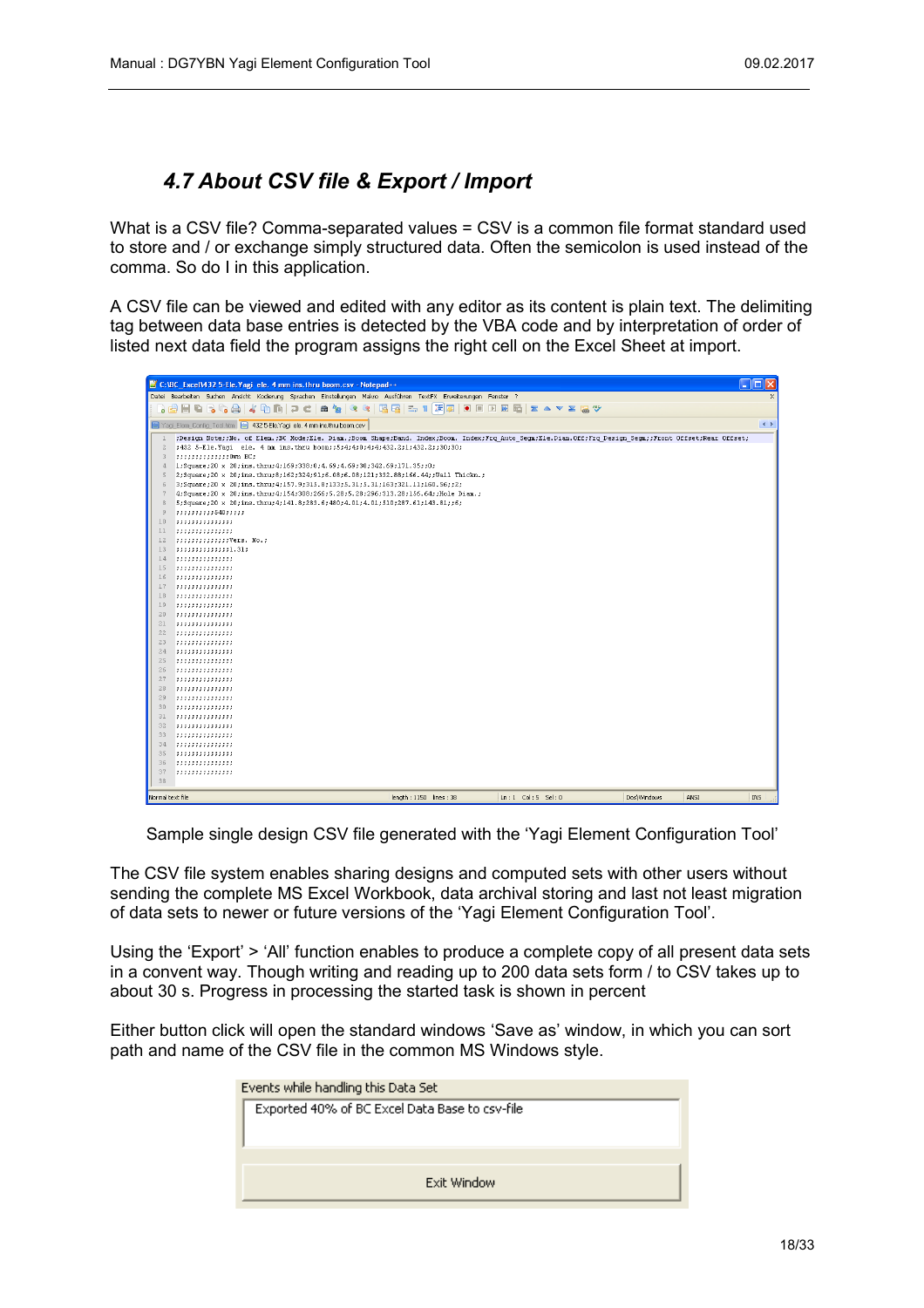On completion of the task, the program will show 'Data Base successfully imported / exported' in its 'Events' textbox.

| Events while handling this Data Set                                      |  |  |  |  |  |  |  |
|--------------------------------------------------------------------------|--|--|--|--|--|--|--|
| Data Base successfully exported<br>to F:\BC_Excel_Data_Base.csv csv-file |  |  |  |  |  |  |  |
|                                                                          |  |  |  |  |  |  |  |
| Exit Window                                                              |  |  |  |  |  |  |  |

#### <span id="page-18-1"></span>*4.8 Acknowledgments*

Note: The CSV file handlings core code is programmed by Christos Samaras See: [http://www.myengineeringworld.net](http://www.myengineeringworld.net/)

# <span id="page-18-0"></span>**5 Printout Sheet**

Clicking the 'Copy to Print Sheet' will copy the content of the workspace into a printer friendly sheet, competed with a header space that holds all other parameters plus design description.

|                                       |                                                                                              |                                        |          | 40<br><b>Boom</b>                                                                         | ⇥    | Rear & Front Offset<br>40 |                                    | Full Length<br>6954                          | Effective true wL<br>$mm =$<br>3,31 |                                      |                                        |                                |                  |
|---------------------------------------|----------------------------------------------------------------------------------------------|----------------------------------------|----------|-------------------------------------------------------------------------------------------|------|---------------------------|------------------------------------|----------------------------------------------|-------------------------------------|--------------------------------------|----------------------------------------|--------------------------------|------------------|
|                                       |                                                                                              |                                        |          |                                                                                           |      | 2. Calculate              |                                    | Copy to Print Sheet                          |                                     | 3. Erase                             |                                        |                                |                  |
|                                       | Design Note:<br>Created with DG7YBN BC Tool<br>GTV70-19m 4 mm elem, 5BZS BC<br>Vers.<br>1,31 |                                        |          |                                                                                           |      |                           |                                    |                                              |                                     |                                      |                                        |                                |                  |
| Boom Dim.:<br>Boom Shape:<br>BC Mode: |                                                                                              | 20 x 20 mm<br>Square<br>5BSZ insulated |          | f-auto:<br>f-des:                                                                         |      | 434,2 MHz<br>432,2 MHz    |                                    | Len, mech.: 4176 mm<br>Len. electr.: 5,96 wL |                                     |                                      | Hole Diam.:<br>Boom Wall Thickn.: 2 mm |                                | 6 mm             |
|                                       | Boom<br>$[mm] \Rightarrow$ Shape                                                             | Boom<br>Dim.                           | height   | Insulator Element<br>Diam.<br><--------------- Prefill Function only! --------------> NEC | Half | Length                    | Element Position<br>Length<br>[mm] | in NEC<br>[mm]                               | Base-BC<br>[mm]                     | BBC+SBC: Position<br>Full BC<br>[mm] | on Boom<br>[mm]                        | Element Bore<br>Length<br>[mm] | Position<br>[mm] |
| Refl                                  | Square                                                                                       | 20 x 20                                | ins.thru |                                                                                           | 4    | 167,5                     | 335                                | 0                                            | 4,65                                | 6,45                                 | 30                                     | 341,45                         | 170,73           |
| DE                                    | Square                                                                                       | 20 x 20                                | ins.thru |                                                                                           | 10   | 157,5                     | $\overline{315}$                   | 104,5                                        | 6,66                                | 8,46                                 | 134,5                                  | 323,46                         | 161,73           |
| D1                                    | Square                                                                                       | 20 x 20                                | ins.thru |                                                                                           | 4    | 158,15                    | 316,3                              | 153                                          | 5,34                                | 7,14                                 | 183                                    | 323,44                         | 161,72           |
| D <sub>2</sub>                        | Square                                                                                       | 20 x 20                                | ins.thru |                                                                                           | 4    | 156,5                     | 313                                | 246                                          | 5.37                                | 7,17                                 | 276                                    | 320,17                         | 160,09           |
| D3                                    | Square                                                                                       | 20 x 20                                | ins.thru |                                                                                           | 4    | 151,5                     | 303                                | 428                                          | 5,28                                | 7,08                                 | 458                                    | 310,08                         | 155,04           |
| D <sub>4</sub>                        | Square                                                                                       | 20 x 20                                | ins.thru |                                                                                           | 4    | 148.75                    | 297,5                              | 641                                          | 5,22                                | 7.02                                 | 671                                    | 304,52                         | 152,26           |
| $\overline{D5}$                       | Square                                                                                       | 20 x 20                                | ins.thru |                                                                                           | 4    | 147                       | 294                                | 888                                          | 5,19                                | 6,99                                 | 918                                    | 300,99                         | 150,50           |
| D <sub>6</sub>                        | Square                                                                                       | 20 x 20                                | ins.thru |                                                                                           | 4    | 145,75                    | 291,5                              | 1152                                         | 5,16                                | 6,96                                 | 1182                                   | 298,46                         | 149,23           |
| D7                                    | Square                                                                                       | 20 x 20                                | ins.thru |                                                                                           | 4    | 143,75                    | 287,5                              | 1425,5                                       | 5,11                                | 6,91                                 | 1455,5                                 | 294,41                         | 147,21           |
| D8                                    | Square                                                                                       | 20 x 20                                | ins.thru |                                                                                           | 4    | 142                       | 284                                | 1707                                         | 5,06                                | 6,86                                 | 1737                                   | 290,86                         | 145,43           |
| D <sub>9</sub>                        | Square                                                                                       | 20 x 20                                | ins.thru |                                                                                           | 4    | 141.25                    | 282,5                              | 1992                                         | 5,04                                | 6.84                                 | 2022                                   | 289.34                         | 144,67           |
| D <sub>10</sub>                       | <b>Square</b>                                                                                | $20 \times 20$                         | ins.thru |                                                                                           | 4    | 140.25                    | 280.5                              | 2270,5                                       | 5,01                                | 6,81                                 | 2300,5                                 | 287,31                         | 143,66           |
| D11                                   | Square                                                                                       | 20 x 20                                | ins.thru |                                                                                           | 4    | 139,75                    | 279,5                              | 2545                                         | 4,99                                | 6,79                                 | 2575                                   | 286,29                         | 143,15           |
| D <sub>12</sub>                       | Square                                                                                       | 20 x 20                                | ins.thru |                                                                                           | 4    | 139,5                     | 279                                | 2818                                         | 4,98                                | 6,78                                 | 2848                                   | 285.78                         | 142,89           |
| D <sub>13</sub>                       | Square                                                                                       | 20 x 20                                | ins.thru |                                                                                           | 4    | 138,5                     | 277                                | 3080                                         | 4,94                                | 6,74                                 | 3110                                   | 283,74                         | 141,87           |
| D14                                   | Square                                                                                       | 20 x 20                                | ins.thru |                                                                                           | 4    | 138,5                     | 277                                | 3344                                         | 4,93                                | 6,73                                 | 3374                                   | 283,73                         | 141,87           |
| D <sub>15</sub>                       | Square                                                                                       | 20 x 20                                | ins.thru |                                                                                           | 4    | 137,25                    | 274,5                              | 3608                                         | 4,87                                | 6,67                                 | 3638                                   | 281,17                         | 140,59           |
| D16                                   | Square                                                                                       | 20 x 20                                | ins.thru |                                                                                           | 4    | 135,5                     | 271                                | 3883                                         | 4,74                                | 6,54                                 | 3913                                   | 277,54                         | 138,77           |
| D17                                   | Square                                                                                       | 20 x 20                                | ins.thru |                                                                                           | 4    | 134                       | 268                                | 4116                                         | 3,82                                | 5,62                                 | 4146                                   | 273,62                         | 136,81           |
|                                       | End of boom $=$ >                                                                            |                                        |          |                                                                                           |      |                           |                                    |                                              |                                     |                                      | 4176                                   |                                |                  |

**Note: Always use the 'Printout Sheet' for printing. Due to the attached internal data base the workspace sheet hold up to 20000 lines ... on which you would probably not like to waste paper, ink and time on.**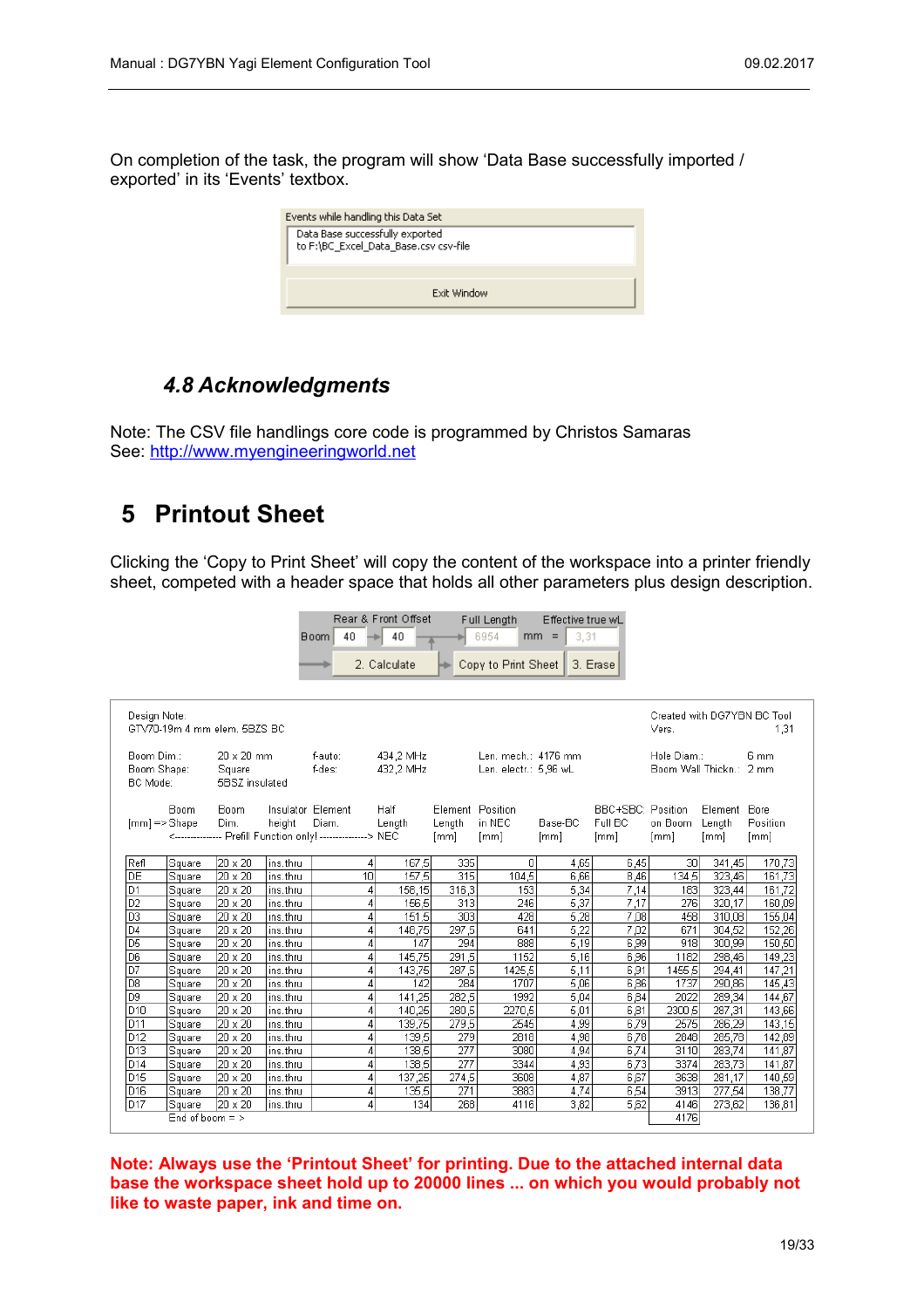# <span id="page-19-1"></span>**6 Import of NEC files**

#### <span id="page-19-0"></span>*6.1 General Notes*

The Yagi Configuration Tool can import antenna models from a NEC file that has the format as described in the original NEC manual from the Lawrence Livermore Laboratories. The Tool can convert a NEC file that has the antenna wire coordinates coded in 'Symbols' as Arie Voors's 4nec2 uses them whenever the Optimiser is run.

Since it is likely that the NEC files data need to be conditioned for use in the Tools workspace on the BC\_Sheet any import of NEC files has to be done in two steps

- 1. Swap to the 'NEC Card' sheet of the Excel workbook and click the 'Import a NEC file' button. This will open the standard file dialog object window of the MS Windows system32 API. In which a path and **.nec** file can be selected. Then check your import on needed orientation of coordinates, check if any coordinates are packed in symbols and eliminate complex drivers. Now you design in ready to be copied into the main BC workspace.
- 2. Swap to the 'BC\_Sheet' and use the 'Get NEC file' button to cast the conditioned NEC import into the workspace.

| Help Text Language<br>English | Get NEC file |  |
|-------------------------------|--------------|--|
| Manage Data Base >            | $Load + CVS$ |  |

For a clean import the .nec file that serves as source must be completely conform to the definitions used in the NEC manual, see § NEC Card Excursion.

Possible source programs of .nec files

The Yagi Element Configuration Tool is extensively tested with files generated by 4nec2. Whereas files originating from MMANA or EZNEC V 5+ do not work out. EZNEC uses a binary coded file data system. However to get an EZNEC made design into the Yagi Element Configuration Tool it can be opened and saved using 4nec2 to derive a compatible .nec file.

Where to find the .nec file of the wanted design?

4nec2 holds antenna design files in the following folder

C:\progams\4nec2\models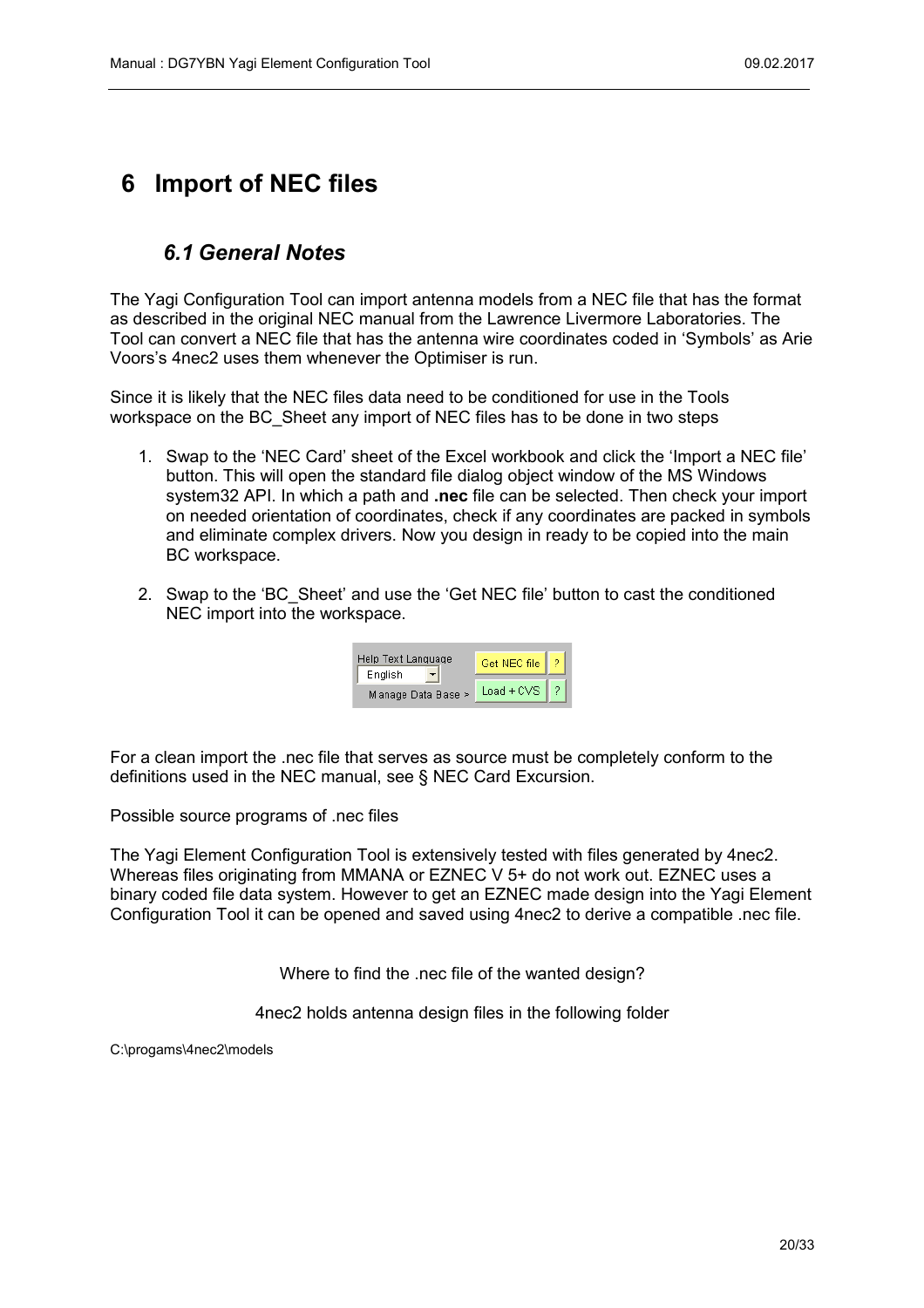## <span id="page-20-0"></span>*6.2 NEC Card Sheet*

| <b>NEC Import Workbench</b> |                |                       |                                 |                                  |                      | Erase all           |                           | Import a NEC file | $\frac{2}{7}$<br>$\overline{?}$ | <b>Status</b><br>done | Import          |
|-----------------------------|----------------|-----------------------|---------------------------------|----------------------------------|----------------------|---------------------|---------------------------|-------------------|---------------------------------|-----------------------|-----------------|
|                             |                |                       |                                 |                                  |                      |                     |                           |                   |                                 | done                  | found GW Cards? |
|                             |                |                       |                                 |                                  |                      |                     |                           |                   |                                 | is clean              | holds Symbols?  |
| <b>NEC Cards</b>            |                |                       |                                 | Swap $x - y$                     | Swap $y - z$         |                     | $\overline{?}$<br>Trace z |                   | Remove Offset in z              |                       | 10 No. of Wires |
| <b>GW</b>                   |                |                       | End 1 in x                      | End $1$ in $y$                   | End 1 in z           | End 2 in x          | End 2 in y                | End 2 in z        | <b>Ele. Radius</b>              |                       |                 |
| GS                          |                |                       | <b>Scaling Fact.</b>            |                                  | Comments             |                     |                           |                   |                                 |                       | Remove Symbols  |
| <b>FR</b>                   |                |                       |                                 |                                  | Freq.                |                     |                           |                   |                                 |                       |                 |
|                             |                | Wire No. No. of Segm. | Pos.on Boom Half Ele. Lgt.      |                                  |                      |                     |                           |                   |                                 |                       | Check if clean  |
| CE                          |                |                       |                                 |                                  |                      |                     |                           |                   |                                 |                       |                 |
| GW                          |                | 27                    | $\overline{0}$                  | $-0,097$                         | 0                    | $\overline{0}$      | 0,097                     | 0                 | 0.002                           |                       |                 |
| GW                          | $\overline{a}$ | 27                    | 0.07600001                      | $-0.0875$                        | 0                    | 0.07600001          | 0.0875                    | o                 | 0,0025                          |                       |                 |
| GW                          | 3              | 26                    | 0,098                           | $-0,0785$                        | 0                    | 0,098               | 0,0785                    | O                 | 0,002                           |                       |                 |
| GW                          | $\overline{4}$ | 26                    | 0,154                           | $-0.0775$                        | 0                    | 0,154               | 0,0775                    | ō                 | 0,002                           |                       |                 |
| GW                          | 5              | 25                    | 0,239                           | $-0.0745$                        | 0                    | 0,239               | 0.0745                    | O                 | 0,002                           |                       |                 |
| GW                          | 6              | 25                    | 0,357                           | $-0,0725$                        | $\overline{0}$       | 0,357               | 0,0725                    | Ō                 | 0,002                           |                       |                 |
| GW                          | $\bar{7}$      | 24                    | 0,481                           | $-0.0715$                        | 0                    | 0,481               | 0,0715                    | ō                 | 0.002                           |                       |                 |
| GW                          | 8              | 24                    | 0,615                           | $-0.07$                          | 0                    | 0.615               | 0.07                      | Ō                 | 0,002                           |                       |                 |
| <b>GW</b>                   | 9              | 24                    | 0,758                           | $-0.0665$                        | 0                    | 0.758               | 0.0665                    | 0                 | 0.002                           |                       |                 |
| GW                          | 10             | 23                    | 0,89                            | $-0.065$                         | 0                    | 0.89                | 0,065                     | $\overline{0}$    | 0,002                           |                       |                 |
| GE                          | 0              |                       |                                 |                                  |                      |                     |                           |                   |                                 |                       |                 |
| LD                          | 5              | $\mathbf{1}$          | 0                               | $\overline{0}$                   | 2,50E+07             | 0                   |                           |                   |                                 |                       |                 |
| LD<br>LD                    | 5<br>5         | $\overline{a}$<br>3   | $\mathbb O$<br>$\boldsymbol{0}$ | $\overline{0}$<br>$\overline{0}$ | 2,50E+07<br>2,50E+07 | 0<br>$\overline{0}$ |                           |                   |                                 |                       |                 |
| LD                          | 5              | $\overline{4}$        | 0                               | $\overline{0}$                   | 2,50E+07             | 0                   |                           |                   |                                 |                       |                 |
| LD                          | 5              | 5                     | 0                               | $\Omega$                         | 2,50E+07             | 0                   |                           |                   |                                 |                       |                 |
| LD                          | 5              | 6                     | 0                               | O                                | 2,50E+07             | 0                   |                           |                   |                                 |                       |                 |
| LD                          | 5              | $\overline{7}$        | 0                               | $\overline{0}$                   | 2,50E+07             | $\overline{0}$      |                           |                   |                                 |                       |                 |
| LD                          | 5              | 8                     | 0                               | $\Omega$                         | 2,50E+07             | 0                   |                           |                   |                                 |                       |                 |
| LD                          | 5              | 9                     | $\mathbf 0$                     | $\overline{0}$                   | 2.50E+07             | $\mathbf 0$         |                           |                   |                                 |                       |                 |
| LD                          | 5              | 10                    | $\mathbf 0$                     | $\Omega$                         | 2,50E+07             | 0                   |                           |                   |                                 |                       |                 |
| LD                          | 5              | 11                    | 0                               | $\overline{0}$                   | 2,50E+07             | 0                   |                           |                   |                                 |                       |                 |
| LD                          | 5              | 12                    | 0                               | $\overline{0}$                   | 2.50E+07             | $\mathbf 0$         |                           |                   |                                 |                       |                 |
| LD                          | 5              | 13                    | 0                               | $\overline{0}$                   | 2,50E+07             | 0                   |                           |                   |                                 |                       |                 |
| EX                          | 6              | $\mathbf{1}$          | 14                              | O                                | 1                    | 0                   |                           |                   |                                 |                       |                 |
| GN                          | $-1$           |                       |                                 |                                  |                      |                     |                           |                   |                                 |                       |                 |
| FR                          | 0              | 1                     | 0                               | $\overline{0}$                   | 840                  | 0                   |                           |                   |                                 |                       |                 |
|                             |                |                       |                                 |                                  |                      |                     |                           |                   |                                 |                       |                 |

The Info box shows whether the model hols 'Symbols' and state of import from .nec file. In case it does not show a clear & corresponding 'No. of Wires' the import did not work out.

| done     | Import           |
|----------|------------------|
| done     | finding GW Lines |
| is clean | holds Symbols?   |
|          | 8 No. of Wires   |

If it does, follow the checklist below to dress the data for moving them to the workspace on the 'BC\_Sheet':

• Check if the Yagi models orientation is with boom in x-axis:

If so, we find the element positions in column 'End 1 in x'. If not, swap orientation by mirroring the coordinates by using the 'Swap x-y' and / or 'Swap y-z' buttons.

• Check if the model holds on offset in z-axis after (1) is achieved.

Usually this is 'height' for simulations over ground. Both columns 'End1 in z' and 'End2 in z' shall show '0', If not, use button 'Remove Offset in z', enter to be shifted distance to zero and submit. The 'Trace z' function searches for entries with one or both wires ends having offset to z = 0 and marks those with red background colour.

• Check if the model holds a complex structure for Driver (Loop or bent Dipole)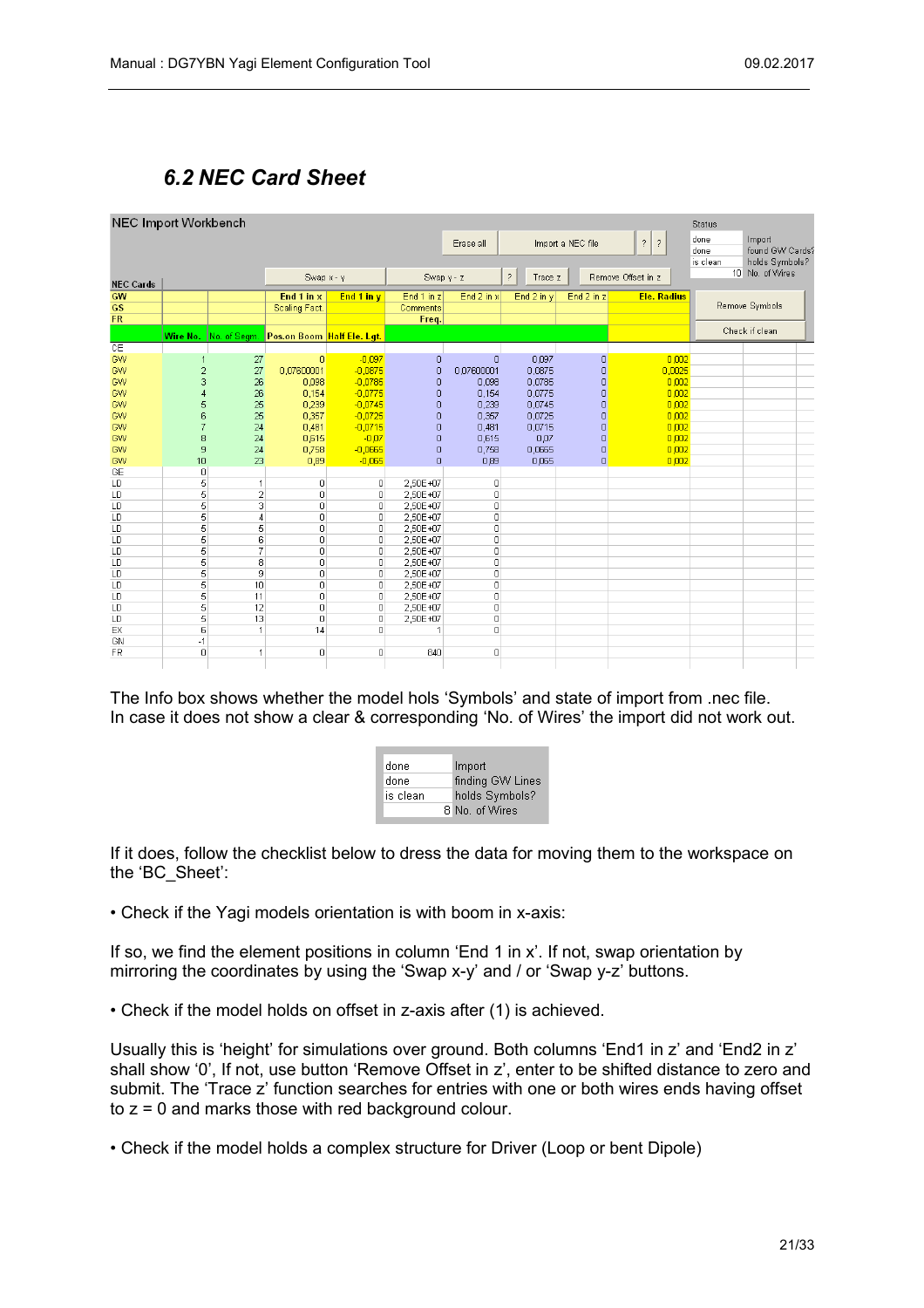The BC computation is built around a standard Yagi with a single wire (Straight Dipole) as Driver. For LFA Loops use one of the two wires rectangular to the boom only. For bent Dipoles use the span width only, but with boom position as middle section.

This is an all VBA programmed MX Excel, but still an Excel sheet. You can delete multiple Driver wires by hand. Just delete as many complete 'GW' rows as needed to leave a single GW row for the Driver remaining. Enter span width or suitable number in there.



<span id="page-21-1"></span>

#### <span id="page-21-0"></span>*6.4 Remove Folded Dipoles from NEC Card Sheet*

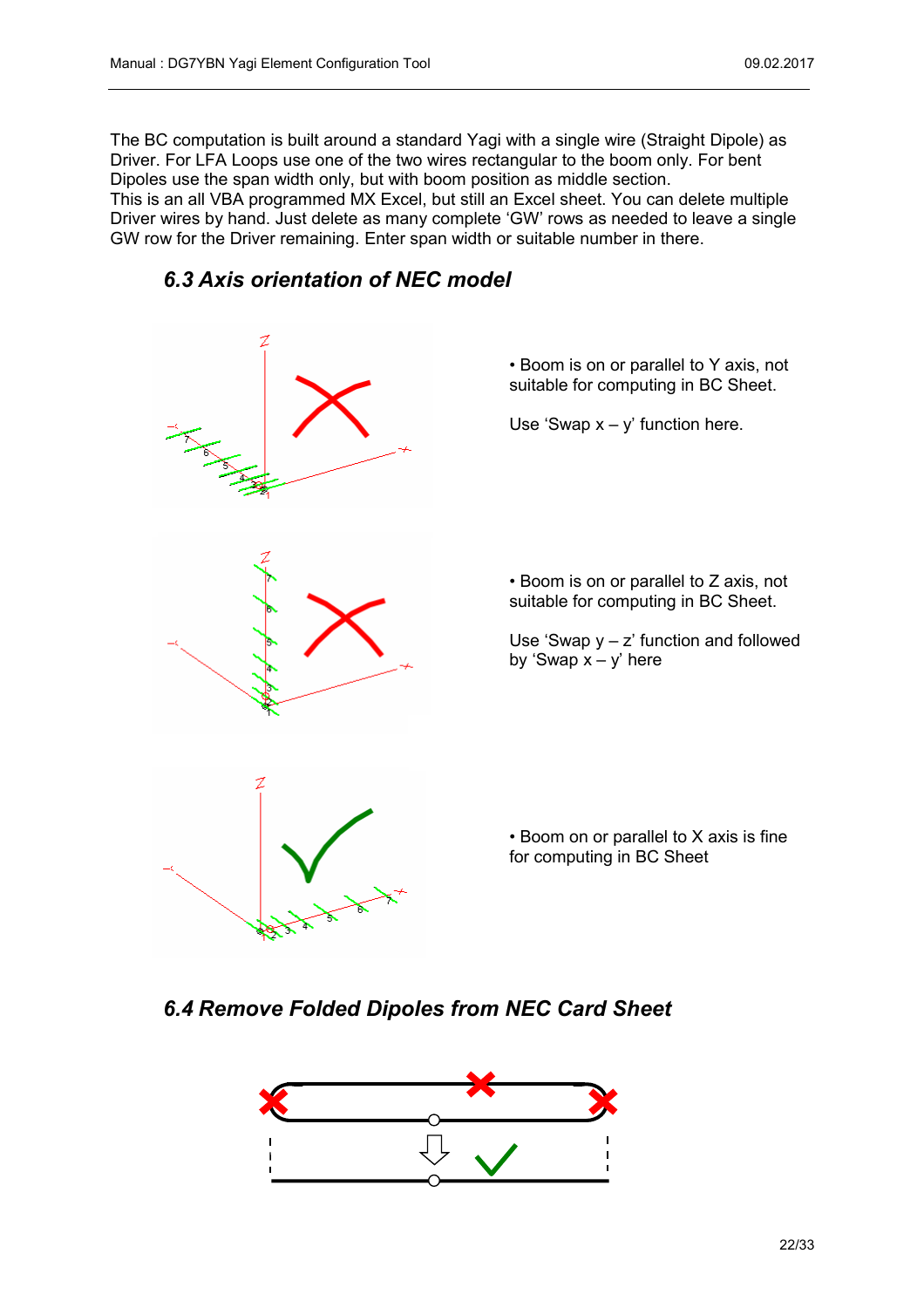Remove all rows holding GW Cards that form the arced ends and upper arm of the folded dipole. Then prolong the fed wire to the original span width of the ex-Folded Dipole, measured on outer ends.

#### <span id="page-22-0"></span>*6.5 Remove bent DEs and LFA Loops from NEC Card Sheet*

The Yagi Element Configuration Tool can only process straight single wires, like standard elements and straight split drivers. Complex drivers have to be reduced to a single wire.

Example (1) Bent DE : the "GW" card lines holding the bent arms must be deleted as entire rows on the MS Excel sheet. The straight mid section must be prolonged to the original span width of the bent DE. Thus the BC to be applied to the bent DE can be produced as if it still would be present in its complex structure.



Example (2) LFA Loop : the "GW" lines holding the side arms and one of the parallel long wires must be deleted as entire rows on the MS Excel sheet. With just one wire or "GW" card line left the BC to be applied to the LFA Loop can be produced as if it still would be present in its complex structure.

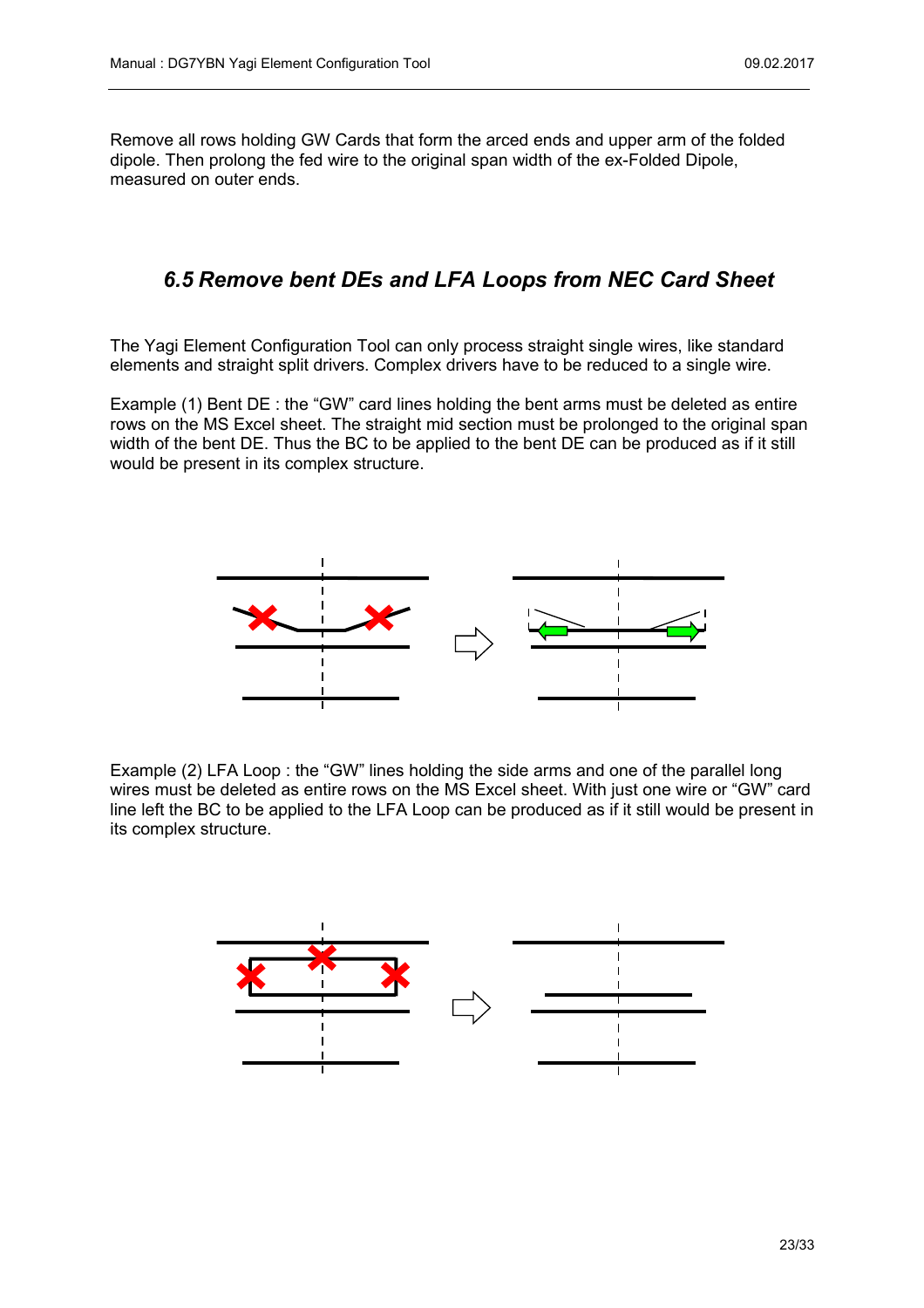## <span id="page-23-0"></span>*6.6 Remove Offset to Z axis*

| End $2$ in $x$ | End 2 in y     | End 2 in z              |
|----------------|----------------|-------------------------|
|                |                |                         |
|                |                |                         |
|                |                |                         |
| Ω              | $-0,182$       | 16                      |
| 0,1215         | $-0,1702$      | 0                       |
| 0.181          | $-0.1685$      | 16                      |
|                |                | 16                      |
|                |                | 16                      |
| 0.7615         | $-0.15775$     | 16                      |
| 1,019          | $-0,1555$      | 16                      |
| 1,246          | $-0.1505$      | 16                      |
|                | 0,306<br>0.516 | $-0.1655$<br>$-0.16125$ |

Using the 'Trace z' function will Automatically highlight these rows In orange background colour.

This coordinated for reflector wire ends and all of the directing elements wires show an offset of 16 mm in height. This might be due to a simulation model that includes the offset between element and driven element planes on a real build.

| End 1 in z | End $2$ in $x$ | End 2 in y | End 2 in z |
|------------|----------------|------------|------------|
|            |                |            |            |
| Freq.      |                |            |            |
|            |                |            |            |
|            |                |            |            |
|            |                |            |            |
| 16         | Π              | $-0,182$   | 16         |
| 0          | 0,1215         | $-0,1702$  | 0          |
| 16         | 0,181          | $-0,1685$  | 16         |
| 16         | 0,306          | $-0,1655$  | 16         |
| 16         | 0,516          | $-0,16125$ | 16         |
| 16         | 0,7615         | $-0,15775$ | 16         |
| 16         | 1,019          | $-0,1555$  | 16         |
| 16         | 1.246          | $-0,1505$  | 16         |

| <b>Remove Offset in Height</b>            |  |  |  |  |  |  |  |
|-------------------------------------------|--|--|--|--|--|--|--|
| Enter to be removed Offset in z           |  |  |  |  |  |  |  |
| (Deutsche User, bitte mit Komma eingeben) |  |  |  |  |  |  |  |
|                                           |  |  |  |  |  |  |  |
| 16.0                                      |  |  |  |  |  |  |  |
| Abbrechen<br>ОΚ                           |  |  |  |  |  |  |  |

Clicking the button 'Remove Offset in z' brings up this little popup form here. Please enter the Offset that shall be removed. Attention, in here the decimal separator is sensitive.

Select 'Ok' to proceed. All GW Cards that are not on  $z = 0$  will have the entered distance subtracted from the coordinates of their wire ends in z direction.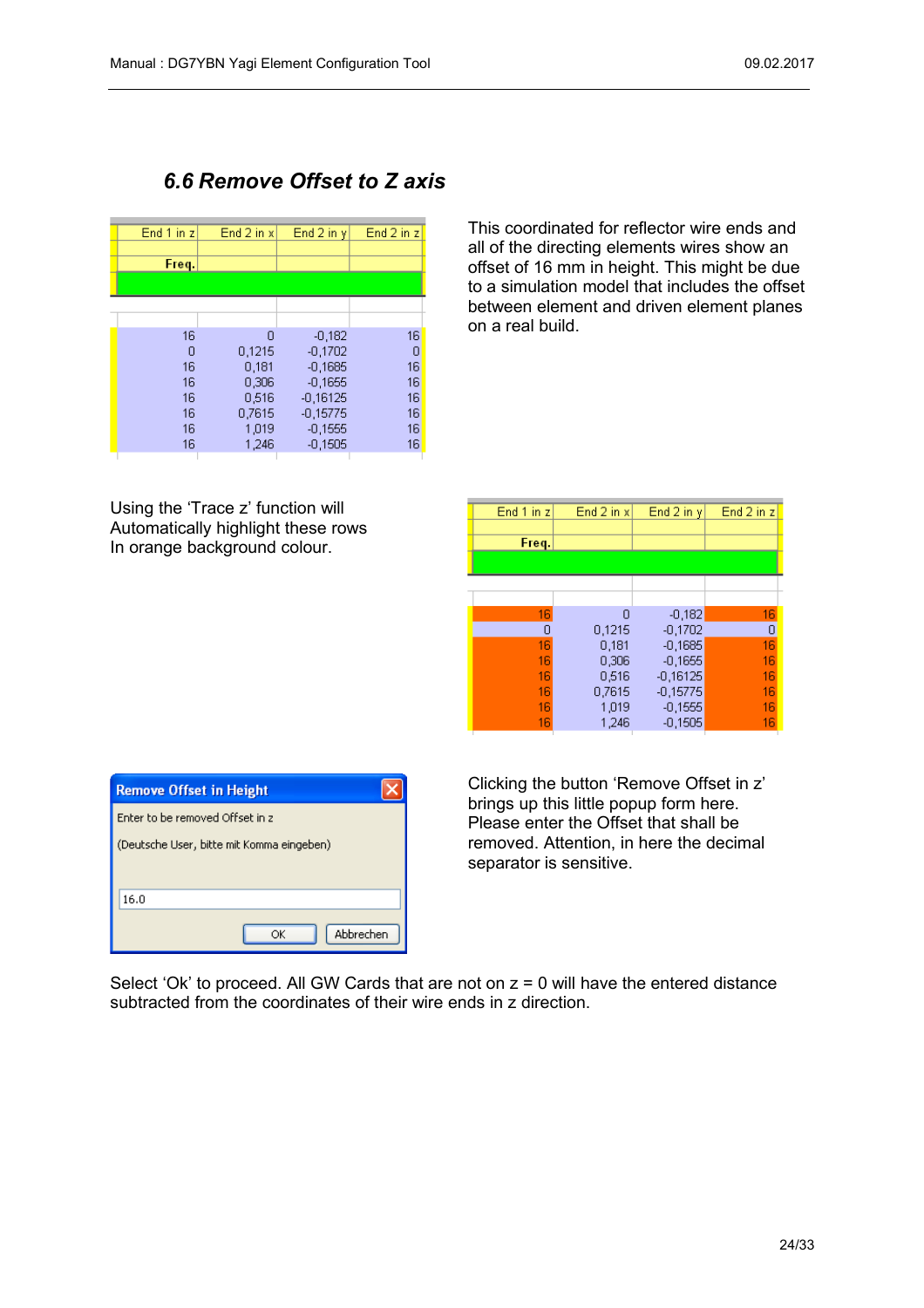## <span id="page-24-0"></span>*6.7 NEC Card Excursion*

On the left side of the 'NEC\_Card' sheet you find the tags used in NEC Cards convention to give those lines a meaning. The NEC Manual refers to these as 'Program Control Cards'

#### NEC Card notations

| <b>NEC Tag</b>         | <b>Description</b>                              | <b>Official name</b>            |
|------------------------|-------------------------------------------------|---------------------------------|
|                        |                                                 |                                 |
| CM                     | Design description                              | <b>Comment Cards</b>            |
| <b>GW</b>              | Geometry coordinates of end points of wires     | <b>Wire Specification Cards</b> |
| ID.                    | holds the loss of the chosen material; Lossless | Loading Cards                   |
|                        | models do not hold LD lines                     |                                 |
| EX.                    | Specifies where the source is (feed point)      | <b>Excitation Cards</b>         |
| <b>FR</b>              | Frequency in MHz                                | <b>Frequency Card</b>           |
| $\overline{\text{GS}}$ | Scaling factor                                  | Scale dimensions                |

#### The most common and relevant NEC Cards

Scaling factors - other units then meters

The NEC Card notation uses meters as baseline measure.

However some models are designed with different measures, like in inch or millimetres. If so, we find a line holding the scaling factor. The Yagi Element Configuration Tool uses millimetres strictly, when moving the model imported to the 'NEC\_Card' sheet, care is taken of a possible scaling factor and the geometry is processed to millimetres when cast into the workspace on 'BC\_Sheet'.

Example of applied scaling factor

GS = scaling structure dimensions example: from ft to meters : GS 0 0 0.3048 NEC itself calculates in meters only

Find ore read in the source of the given above small details, which is the

#### **NEC-2 Manual, Part III: User's Guide\***

\*) Burke, G. J., Poggio, A. J., Lawrence Livermore Laboratory: Numeric Electromagnetics Code (NEC) – Method of Monents, Part III: Users's Guide, UCID – 18834, Jan. 1981

See 'section III, Program Input', pg. 14ff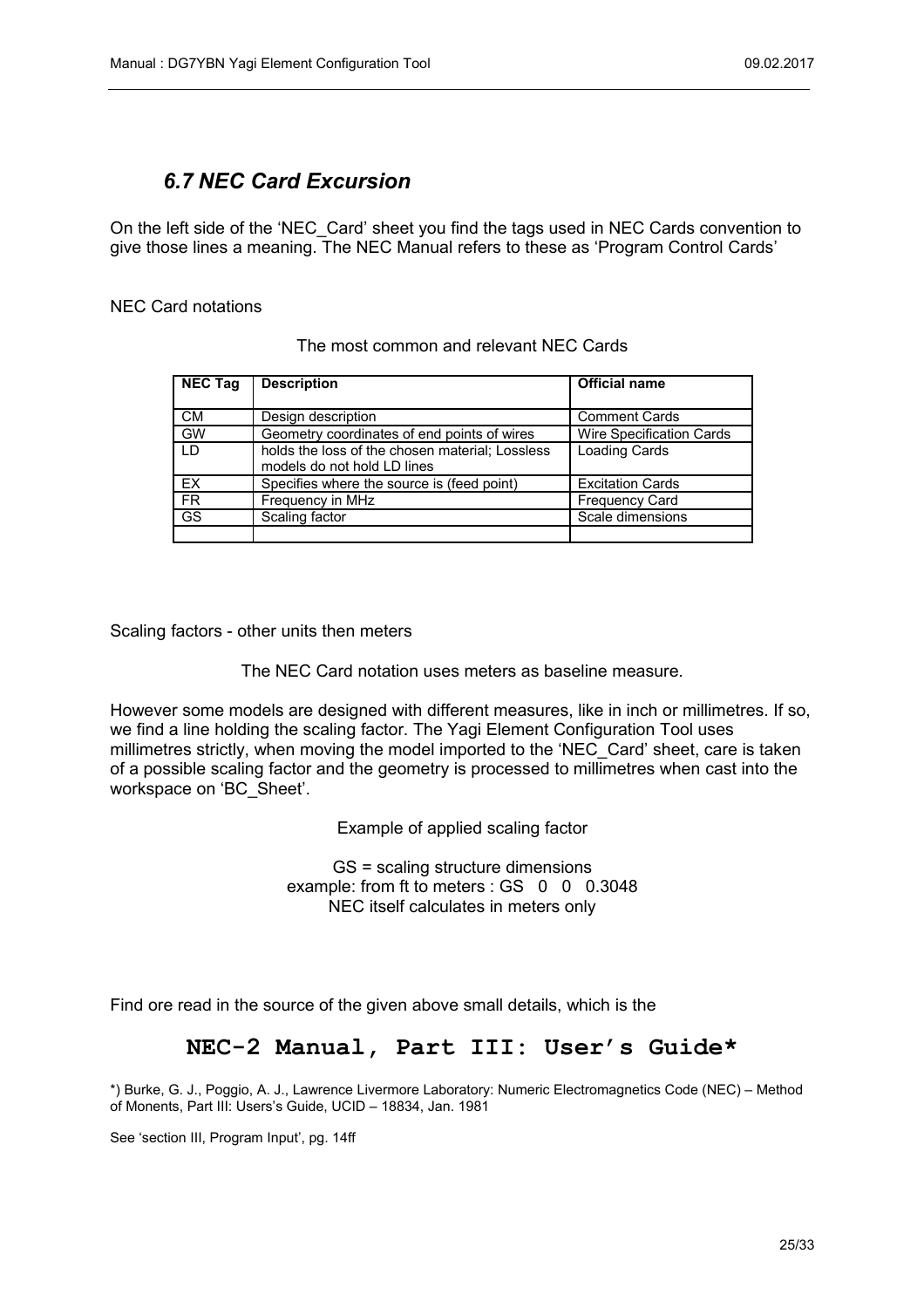# <span id="page-25-1"></span>**7 Wind Load Module**

Read carefully please!

The version 1.51 Wind Load Module is a BETA version. Results are not fully tested. Do not use the computed wind loads for official structural analysis without checking against suitable references.

| Wind Load Module Beta 0.11                                                                                                                                                                                                             |  |  |  |  |  |  |  |
|----------------------------------------------------------------------------------------------------------------------------------------------------------------------------------------------------------------------------------------|--|--|--|--|--|--|--|
| Fastest Wind Speed (typ. 80 / 160 kmh)<br>as 3 sec gust: for speed in<br>$\odot$ km/h $\odot$ mph $\Box$<br>87<br>line with ANSI TIA-222-G<br>Calc. Wind Load<br>7                                                                     |  |  |  |  |  |  |  |
| Select Standard                                                                                                                                                                                                                        |  |  |  |  |  |  |  |
| 'As is' Area by Wind Speed                                                                                                                                                                                                             |  |  |  |  |  |  |  |
| Mast Clamps                                                                                                                                                                                                                            |  |  |  |  |  |  |  |
| No. of Clamps<br>Width(mm)<br>Height(mm)<br>cw (drag coef.)<br>0,9<br>70<br>90<br>Exit Wind Load Module                                                                                                                                |  |  |  |  |  |  |  |
| <b>Strut</b><br>Ice Layers<br>$\overline{\mathsf{v}}$ include Strut<br>Length (mm)<br>Add Ice Layers:<br>$\overline{\triangledown}$ 1/4" $\overline{\square}$ 1/2" $\overline{\square}$ 3/4"<br>1800<br>- ? -<br>total incl. all bends |  |  |  |  |  |  |  |
| Resulting Wind Loads                                                                                                                                                                                                                   |  |  |  |  |  |  |  |
| Strut (N)<br>projected Wind Area<br>Total (N)<br>Elem.(N)<br>125,8<br>44,8<br>27,6                                                                                                                                                     |  |  |  |  |  |  |  |
| Total (lbs)<br>Boom (N)<br>Clamps (N)<br>(m2)<br>2,9<br>50,5<br>0,196<br>28,3                                                                                                                                                          |  |  |  |  |  |  |  |
| Additional Loads (Weight) due to Ice Layer                                                                                                                                                                                             |  |  |  |  |  |  |  |
| Elem.(N)<br>Strut (N)<br>Total Weight (N)<br>70,9<br>111,8<br>318,7                                                                                                                                                                    |  |  |  |  |  |  |  |
| Boom (N)<br>Clamps (N)<br>Total Weight (lbs)<br>9,9<br>126,1<br>71,6                                                                                                                                                                   |  |  |  |  |  |  |  |

## <span id="page-25-0"></span>*7.1 Motivation & General Thought*

I was in need of wind load numbers for own Yagi-Uda designs and while studying basic formulas for wind load calculation it came to me that the Yagi Element Configuration MS Excel already holds all the needs boom and element geometry data for summing up the projected area and choosing drag coefficient by shape of boom.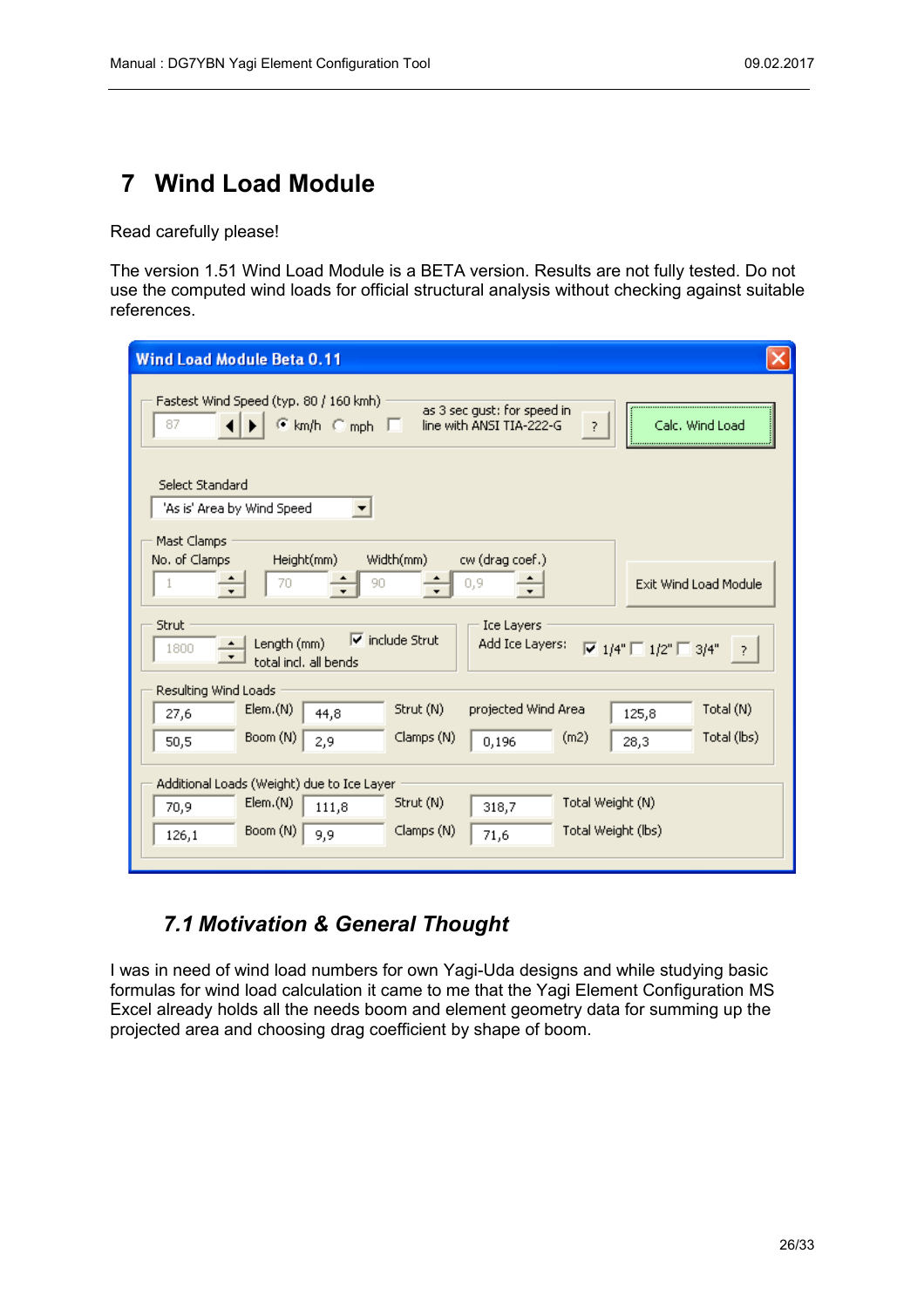## <span id="page-26-0"></span>*7.2 Standards and general formulas*

● Common Formula / Open for all Input

| Select Standard                |  |
|--------------------------------|--|
| 'As is' Area by Wind Speed     |  |
| 'As is' Area by Wind Speed     |  |
| FN 60728-11 less 20 m          |  |
| EN 60728-11 higher 20 m        |  |
| EN 60728-11 mountains, coastal |  |
| near EIA-222-C                 |  |
| near EIA-222-F                 |  |

For *"'As is' Area by Wind Speed*" the common formulas are used

*F* <sup>=</sup> *cd* <sup>⋅</sup> *area* <sup>⋅</sup> *Dyn*Pr *essure* <sup>2</sup> *Dyn*Pr *essure* <sup>=</sup> 0.5 <sup>⋅</sup> *DensityAir* <sup>⋅</sup> *windSpeed*

#### ● **European Standards**

| Select Standard                |  |
|--------------------------------|--|
| 'As is' Area by Wind Speed     |  |
| 'As is' Area by Wind Speed     |  |
| EN 60728-11 less 20 m          |  |
| EN 60728-11 higher 20 m        |  |
| EN 60728-11 mountains, coastal |  |
| near EIA-222-C                 |  |
| near EIA-222-F                 |  |

For "*EN 60728-11 less 20 m*" meaning antenna height below 20 m a fixed Dynamic Pressure of 800 N/m² is used. So wind speed edit is frozen for this option

| Select Standard                                           |  |
|-----------------------------------------------------------|--|
| 'As is' Area by Wind Speed                                |  |
| 'As is' Area by Wind Speed<br>EN 60728-11 less 20 m       |  |
| EN 60728-11 higher 20 m<br>EN 60728-11 mountains, coastal |  |
| near EIA-222-C<br>near EIA-222-F                          |  |

For "*EN 60728-11 higher 20 m*" a fixed Dynamic Pressure of 1,100 N/m² is used. So wind speed edit is frozen for this option

| Select Standard                                                                |  |
|--------------------------------------------------------------------------------|--|
| 'As is' Area by Wind Speed                                                     |  |
| 'As is' Area by Wind Speed<br>EN 60728-11 less 20 m<br>EN 60728-11 higher 20 m |  |
| EN 60728-11 mountains, coastal<br>near EIA-222-C<br>near EIA-222-F             |  |

For "*EN 60728-11 mountains, coastal*" a fixed Dynamic Pressure of 1,250 N/m² is used. So wind speed edit is frozen for this option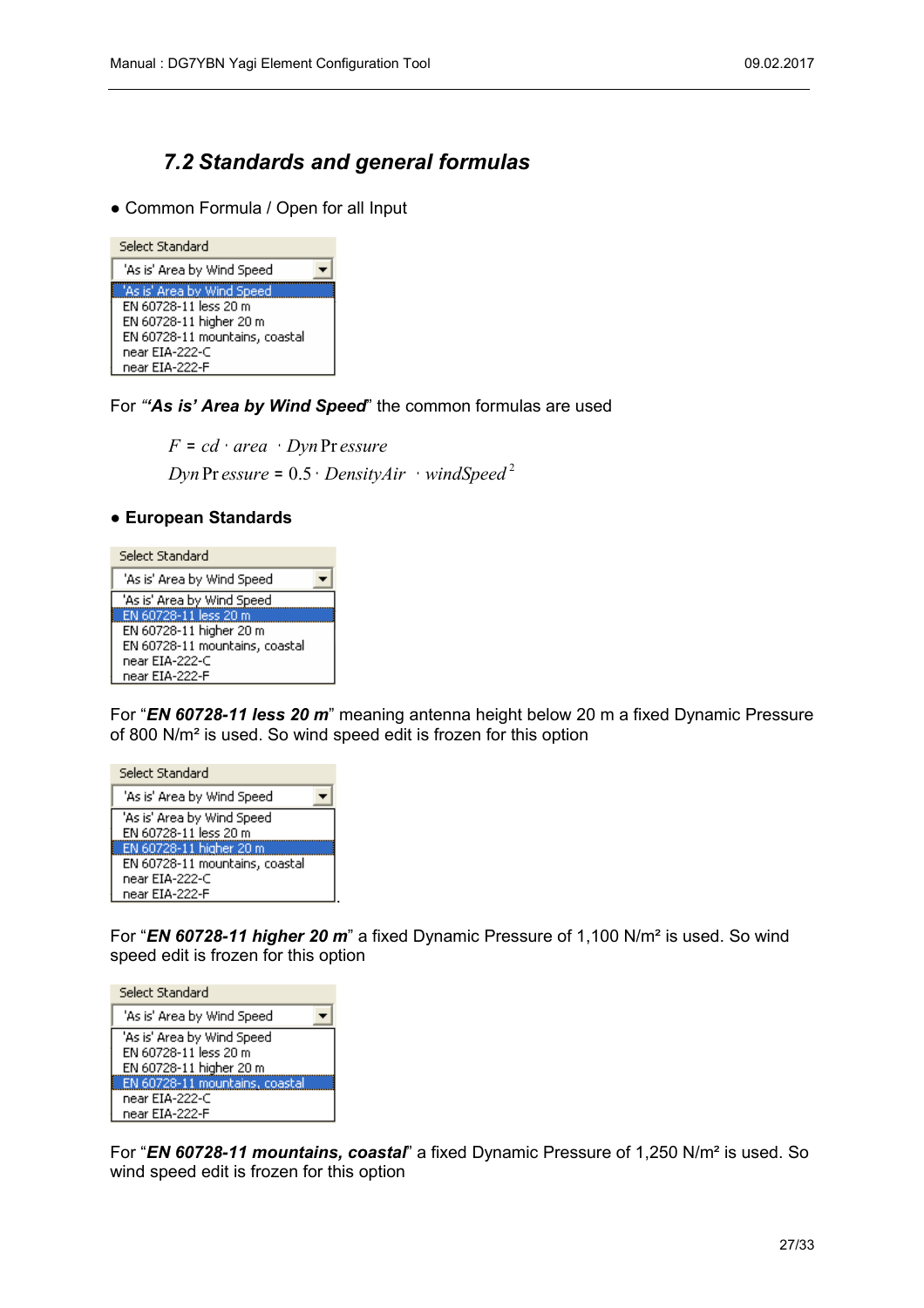#### ● **US Standards**

Actually the following EIA-222 standards are used for structural analysis, the quest *IF* an exposed structure withstands a certain wind force. It may however be welcome to compute a Yagi antennas wind load at same settings.

| Select Standard                                                                                                  |  |
|------------------------------------------------------------------------------------------------------------------|--|
| 'As is' Area by Wind Speed                                                                                       |  |
| 'As is' Area by Wind Speed<br>EN 60728-11 less 20 m<br>EN 60728-11 higher 20 m<br>EN 60728-11 mountains, coastal |  |
| near EIA-222-C                                                                                                   |  |
| near EIA-222-F                                                                                                   |  |

For "*near EIA-222-C*" a set of three fixed wind speeds are used according chosen Exposure Category to compute the dynamic pressure

*F* <sup>=</sup> *cd* <sup>⋅</sup> *area* <sup>⋅</sup> *dyn* \_ *pressure*



With 3 defined wind speed zones:

| Exposure Category A sets wind speed to: 86.6 mph  |           |
|---------------------------------------------------|-----------|
| Exposure Category B sets wind speed to: 100.0 mph |           |
| Exposure Category C sets wind speed to:           | 111.8 mph |

| Select Standard                                                                                                                    |  |
|------------------------------------------------------------------------------------------------------------------------------------|--|
| 'As is' Area by Wind Speed                                                                                                         |  |
| 'As is' Area by Wind Speed<br>FN 60728-11 less 20 m<br>EN 60728-11 higher 20 m<br>EN 60728-11 mountains, coastal<br>near EIA-222-C |  |
| near EIA-222-F                                                                                                                     |  |

For "*near EIA-222-F*" a wind speed according landscape wind speed zone maps shall be selected. This standard uses a "*3 sec gust*" instead of fastest mile throughout. So any entered fastest mile wind speed is computed in to a referring gust speed. See next page for details.

*F* <sup>=</sup> *cd* <sup>⋅</sup> *area* <sup>⋅</sup> *dyn* \_ *pressure* <sup>⋅</sup> *Kz* <sup>⋅</sup> *Gh*

With Exposure Coefficient  $\mathit{Kz}$  =  $[z \, \mathit{'}33]^{(277)}$  wherein z = height above average ground to midpoint of item … the Yagi as "*Height Ant.* (m)"

| Select Standard | Height Ant. (m) |
|-----------------|-----------------|
| near EIA-222-F  |                 |

and Gust Response Factor  $Gh$  =  $\ 0.65 + \ 0.60 / {\left(h \, / \, 33\right)}^{\,(1/7)}$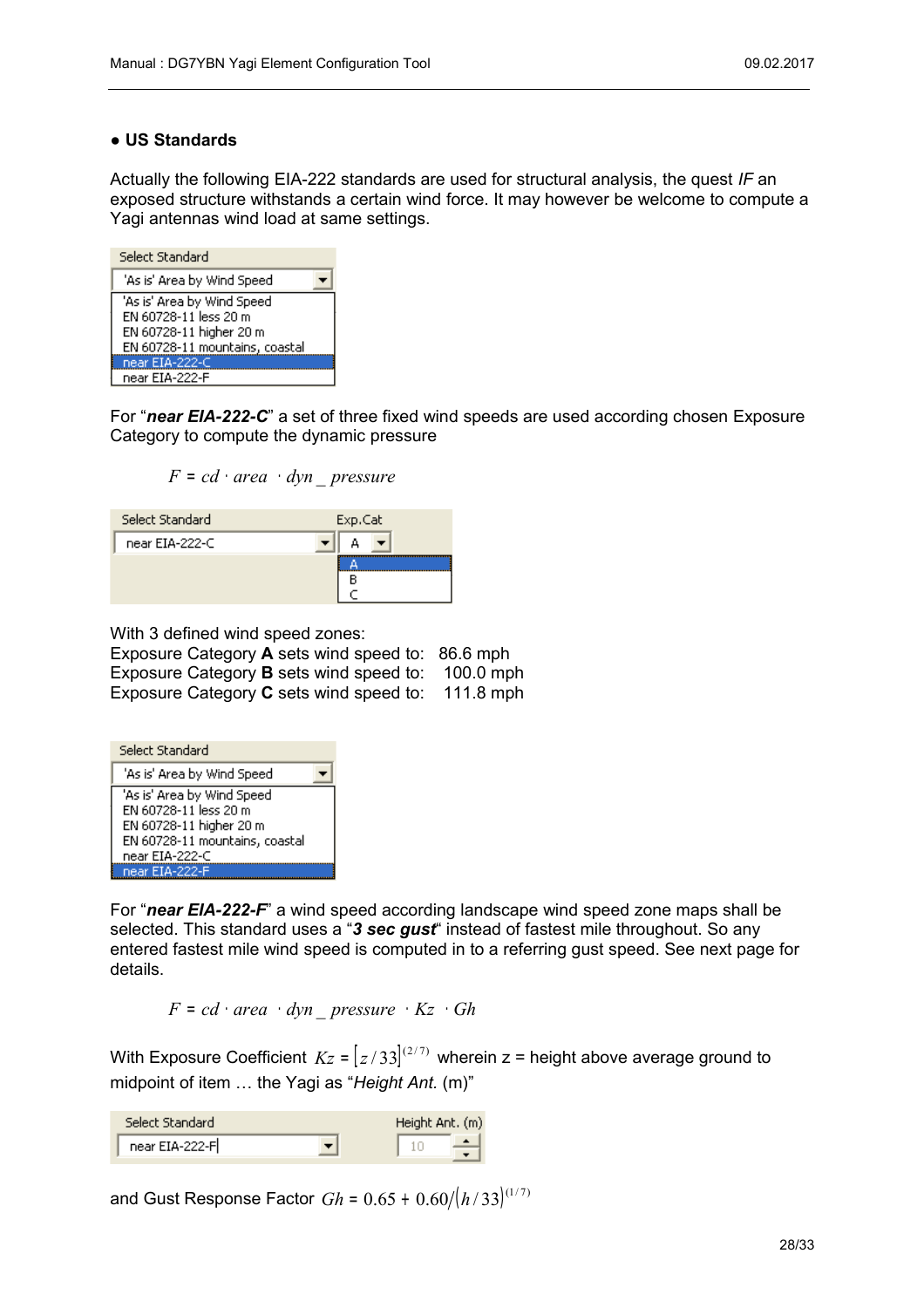# <span id="page-28-0"></span>*7.3 Computing the Dynamic Pressure*

● Wind Speed

The module uses wind speed in m/sec throughout. For this it is checked which option is chosen and the "raw" entered number is multiplied with an adequate factor as shown:

If entered in km/h then

*wind* \_ *speed* \_ *mps* <sup>=</sup> *wind* \_ *speed* \_ *raw* <sup>⋅</sup> 1000 / 3600

If entered in miles/h ("*fastest mile*" in ANSI/TIA standards terminology) then

*wind* \_ *speed* \_ *mps* <sup>=</sup> *wind* \_ *speed* \_ *raw* <sup>⋅</sup> 1.609 <sup>⋅</sup> 1000 / 3600

If the module shall use "*3 sec gust*" instead of fastest mile

 $wind$  speed  $mps = 0.00006$  wind speed  $mps^2 + 1.0444$  wind speed  $mps + 4.8055$ which is a function gained from the TIA-222-G specs table that holds fastest mile and corresponding 3 second gust numbers.

● Constants used

Density of Air = 1.293 kg/m<sup>3</sup> at  $0^{\circ}$ C and 1 bar

#### ● **Dynamic Pressure**

```
Dyn pressure = 0.5 Density Air wind _speed mps^2
```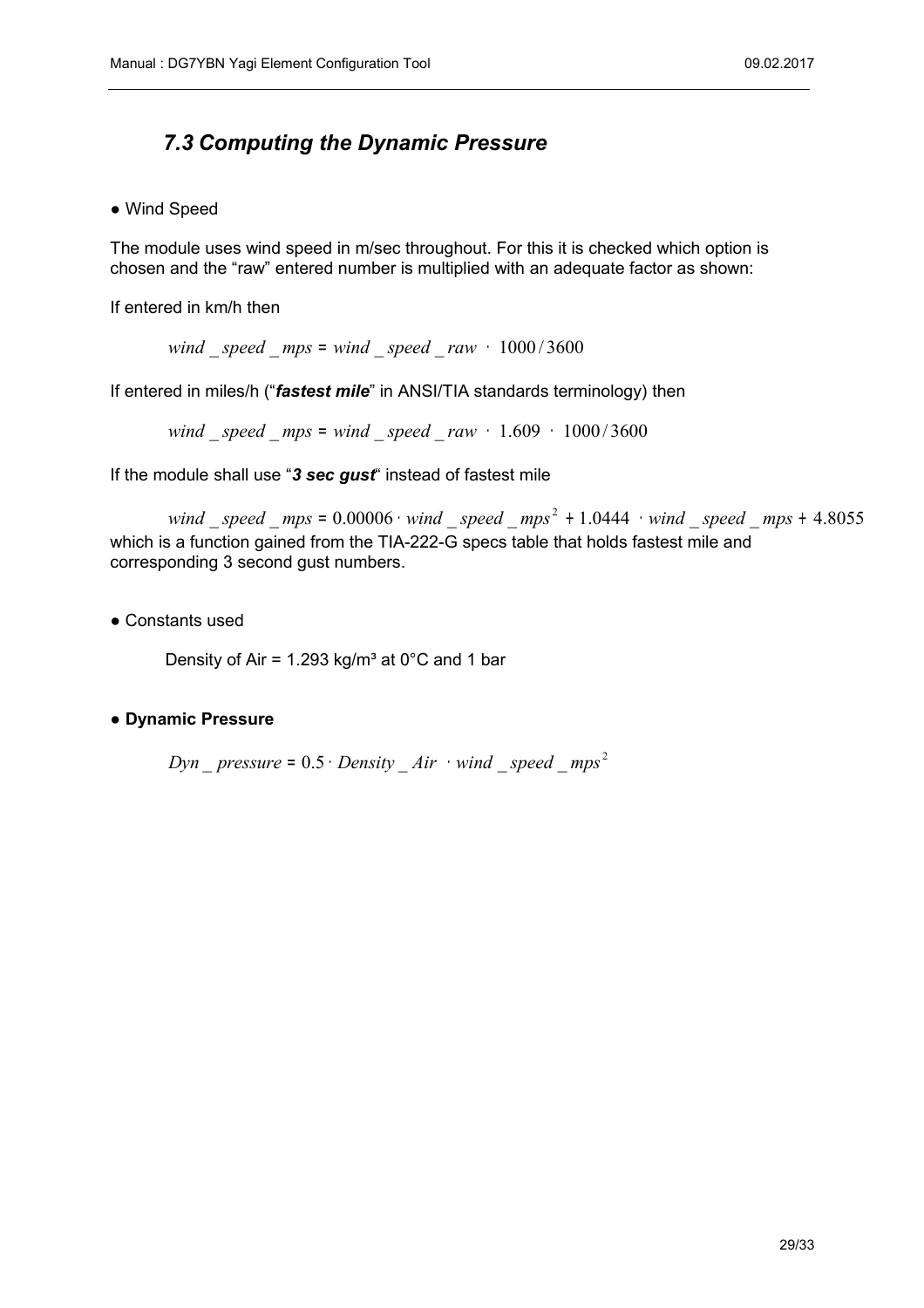## <span id="page-29-0"></span>*7.4 Computing the Projected Areas*

Projected Area (Ap) means largest face side of structure multiplied by drag coefficients of the individual patches according their shape.

● Elements

The module skims through the rows of the active set in the workspace and sums up actual element lengths including Boom Correction "BBC+SBC = Full BC" and the actual diameter of each. Drag coefficient used is "*cd = 1.2*"

*Ap* \_ *element* <sup>=</sup> *length* \_ *elem* <sup>⋅</sup> *diameter* \_ *elem* <sup>⋅</sup> *cd* \_ *elem*

All non empty rows are being summed up to a total projected element area then

● Boom

Reading the booms geometry and shape from the active set in the workspace of the "*BC\_sheet*" and using "*cd = 2.0*" for Square Booms, "*cd = 1.2*" for Round Booms. Front and rear offset of boom are included. Area boom is total length of boom by height (square shape) or diameter (round shape) of boom.

$$
Ap\_boom = boom\_length \cdot boom\_height \cdot cd\_boom
$$

● Strut

This uses same geometry specs for the strut as the boom is made of. Area strut is length of strut by height or diameter of boom.

$$
Ap\_strut = area\_strut \cdot cd\_clamps
$$

● Mast Clamp

With *cd* being the drag coefficient of the mast clamps base plate only. The "*cd\_clamps*" can be edited. Useful numbers are from 0.9 to 1.2. Small details like screws and fastening brackets are not included. Hence to be on the safe side one could opt for an additional clamp, one more that actually installed.

*Ap* \_ *mast* \_ *clamps* <sup>=</sup> *no* \_ *of* \_ *clamps* <sup>⋅</sup> *area* \_ *clamps* <sup>⋅</sup> *cd* \_ *clamps*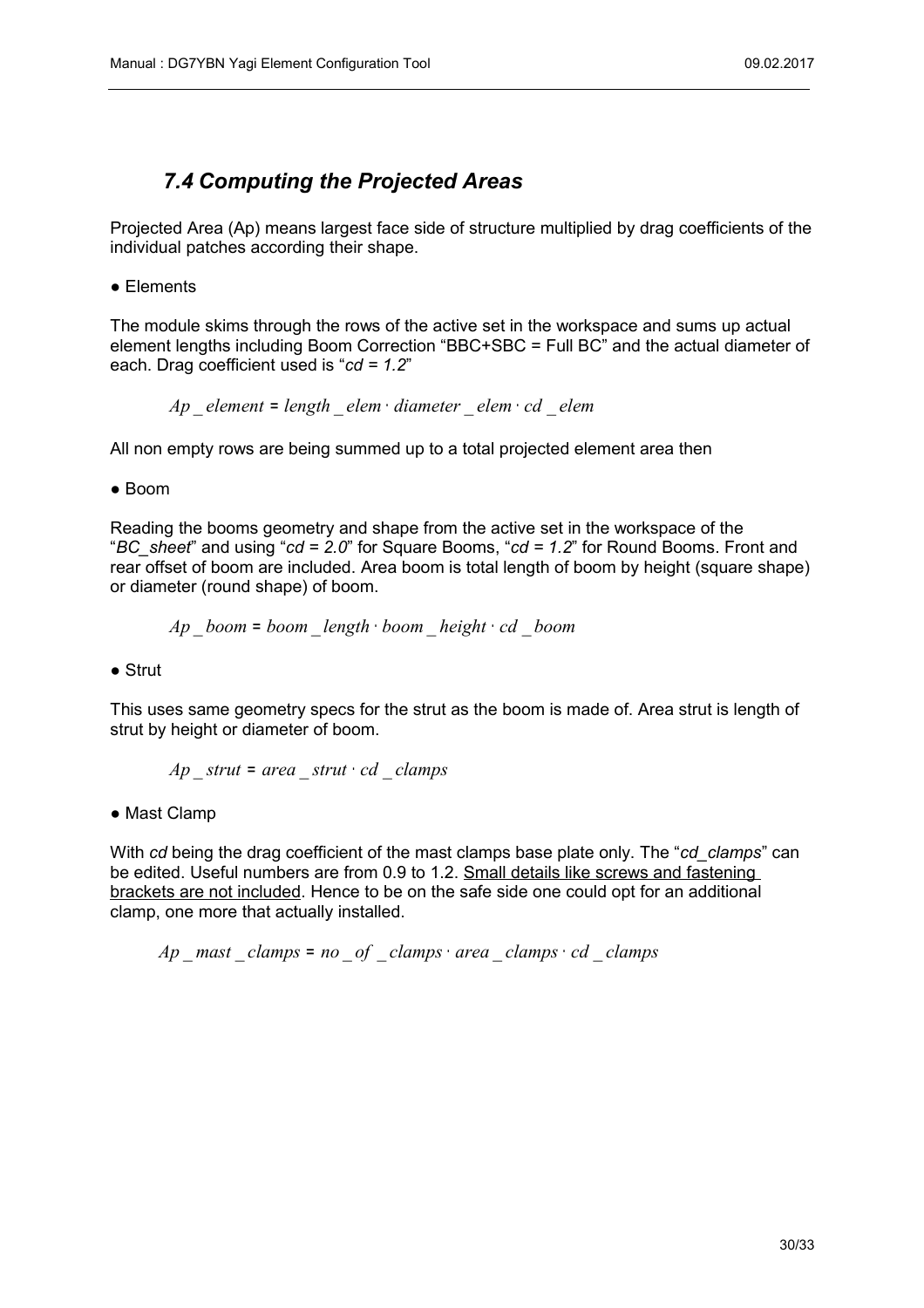#### <span id="page-30-0"></span>*7.5 Adding Ice Layers*

This option enables adding layers of ice all around the antenna including mast clamps and strut. Just as real ice would.

| Ice Layers      |                                               |  |
|-----------------|-----------------------------------------------|--|
| Add Ice Layers: | $\nabla 114"$<br>$\top$ 1/2" $\Gamma$<br>3/4" |  |

● Opting ice layers adds chosen thickness all around elements, boom, strut and mast clamps.



Example: An element of diameter x will be coated with ice all around

*Diameter* \_ *iced* <sup>=</sup> *Diameter* <sup>+</sup> 2 <sup>⋅</sup> *t* \_ *ice*

*Length*  $\text{iced} = \text{Length} + 2 \cdot t$  *ice* 

● The ice layer imposes severe additional weight as down facing load adding stress to the mere wind load of the antenna. Which consequently should be taken into account for structural analysis of mast pole or tower

| Additional Loads (Weight) due to Ice Layer |                              |            |       |                    |  |
|--------------------------------------------|------------------------------|------------|-------|--------------------|--|
| 70,9                                       | Elem.(N)<br>- 0.             | Strut (N)  | 206,9 | Total Weight (N)   |  |
| 126,1                                      | Boom $(N)$ $\lceil$<br>- 9,9 | Clamps (N) | 46,5  | Total Weight (lbs) |  |

● Constants used

Density of ice =  $918 \text{ kg/m}^3$  =  $918000 \text{ N/m}^3$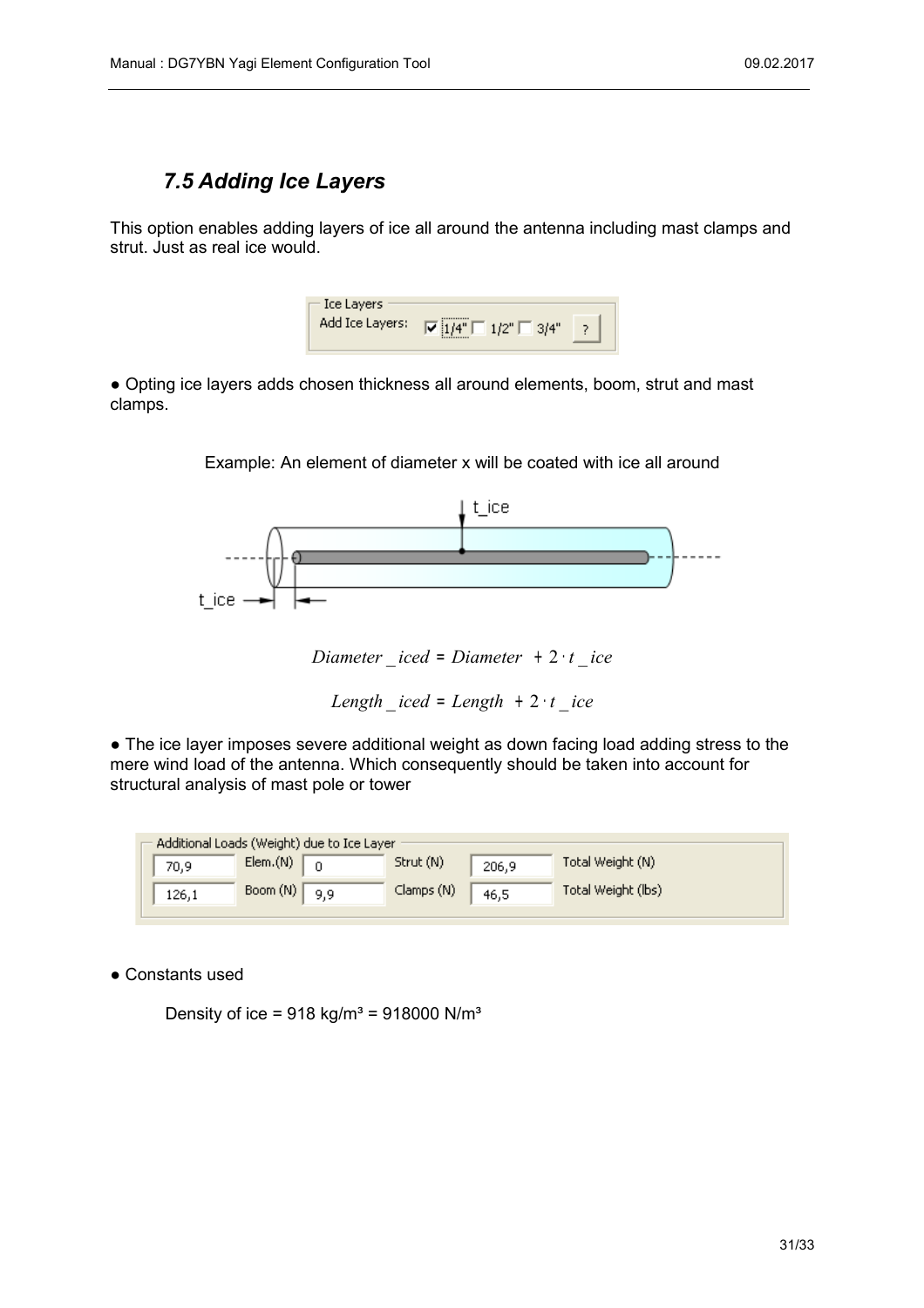# <span id="page-31-1"></span>**8 Platforms**



The 'Yagi Element Configuration Tool' is tested on the following systems

- MS Excel 2003 on MS Windows XP Professional
- MS Excel 2007 on MS Windows XP Professional
- MS Excel 2010 on MS Windows 7 Professional

It should do fine with any 'non Pro-version' of MS Windows XP and MS Windows 7 too.

Sorry, due to the implementation of those handy file systems objects (fso) to open, load or safe CSV and NEC files the following elder versions of MS Windows are not suitable to run this application on:

- MS Windows 95 + 98
- MS Windows 2000
- MS Excel from the 97 MS Office … are not supported.

# 64 Bit?

A 64 bit Operating System like win7 Professional itself is no problem, but a 64 bit MS Excel still is, due to the definition of 64 bit data words and calls to API DLLs. This can be solved, a part of this is done already. But up to today I do not have a 64 bit MS Excel installation to test with.

# <span id="page-31-0"></span>**9 Disclaimer**

The Yagi Element Configuration Tool is an MS Excel with several thousand lines of Visual Basic for Applications (VBA in vers. VB 6.0) code running in the background. As this is not compiled runtime code it can easily be manipulated and seriously harm your computer or do harm to files on it.

#### **Using this file is no own risk. No guarantee is given whatsoever. Use only downloads / files from known & save source.**

The logos, notations, brands and trade names shown or mentioned in this manual are the property of the correlating companies and are subject to trademark rights!

Hartmut Klüver, 2017-02-09